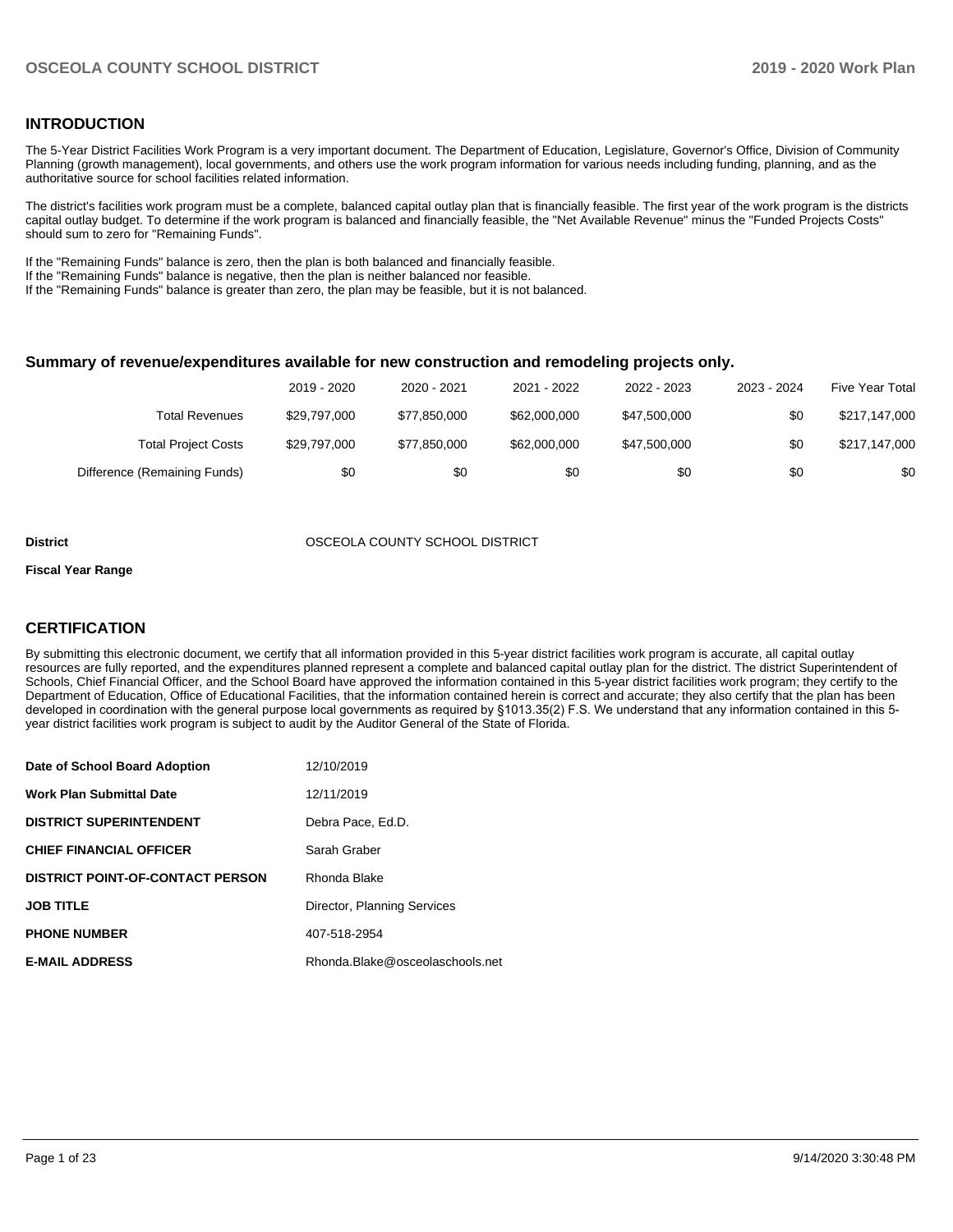# **Expenditures**

#### **Expenditure for Maintenance, Repair and Renovation from 1.50-Mills and PECO**

Annually, prior to the adoption of the district school budget, each school board must prepare a tentative district facilities work program that includes a schedule of major repair and renovation projects necessary to maintain the educational and ancillary facilities of the district.

|                                                                                                                                                            | Item                                                                                                                                                                                                                                                                                                                                                                                                                                                                                                                                                                                                                                                                                                                                                                                                                                                                                                                                                                                                                                                                                                                                                                                                                                                                                                                                                                                                                                                                                                         | 2019 - 2020<br><b>Actual Budget</b> | 2020 - 2021<br>Projected | 2021 - 2022<br>Projected | 2022 - 2023<br>Projected | 2023 - 2024<br>Projected                                              | Total        |  |  |  |
|------------------------------------------------------------------------------------------------------------------------------------------------------------|--------------------------------------------------------------------------------------------------------------------------------------------------------------------------------------------------------------------------------------------------------------------------------------------------------------------------------------------------------------------------------------------------------------------------------------------------------------------------------------------------------------------------------------------------------------------------------------------------------------------------------------------------------------------------------------------------------------------------------------------------------------------------------------------------------------------------------------------------------------------------------------------------------------------------------------------------------------------------------------------------------------------------------------------------------------------------------------------------------------------------------------------------------------------------------------------------------------------------------------------------------------------------------------------------------------------------------------------------------------------------------------------------------------------------------------------------------------------------------------------------------------|-------------------------------------|--------------------------|--------------------------|--------------------------|-----------------------------------------------------------------------|--------------|--|--|--|
| <b>Closed Circuit Television</b>                                                                                                                           |                                                                                                                                                                                                                                                                                                                                                                                                                                                                                                                                                                                                                                                                                                                                                                                                                                                                                                                                                                                                                                                                                                                                                                                                                                                                                                                                                                                                                                                                                                              | \$0                                 | \$0                      | \$0 <sub>1</sub>         | \$0                      | \$0                                                                   | \$0          |  |  |  |
|                                                                                                                                                            | Locations: No Locations for this expenditure.                                                                                                                                                                                                                                                                                                                                                                                                                                                                                                                                                                                                                                                                                                                                                                                                                                                                                                                                                                                                                                                                                                                                                                                                                                                                                                                                                                                                                                                                |                                     |                          |                          |                          |                                                                       |              |  |  |  |
| Paint                                                                                                                                                      |                                                                                                                                                                                                                                                                                                                                                                                                                                                                                                                                                                                                                                                                                                                                                                                                                                                                                                                                                                                                                                                                                                                                                                                                                                                                                                                                                                                                                                                                                                              | \$735,000                           | \$0                      | \$0                      | \$0                      | \$0                                                                   | \$735,000    |  |  |  |
|                                                                                                                                                            | Locations: ADULT LEARNING CENTER OSCEOLA NEW, EAST LAKE ELEMENTARY, KISSIMMEE MIDDLE, MILL CREEK ELEMENTARY,<br>NARCOOSSEE MIDDLE SCHOOL, SAINT CLOUD ELEMENTARY, SUNRISE ELEMENTARY                                                                                                                                                                                                                                                                                                                                                                                                                                                                                                                                                                                                                                                                                                                                                                                                                                                                                                                                                                                                                                                                                                                                                                                                                                                                                                                         |                                     |                          |                          |                          |                                                                       |              |  |  |  |
| Maintenance/Repair                                                                                                                                         |                                                                                                                                                                                                                                                                                                                                                                                                                                                                                                                                                                                                                                                                                                                                                                                                                                                                                                                                                                                                                                                                                                                                                                                                                                                                                                                                                                                                                                                                                                              | \$3,972,500                         | \$10,000,000             | \$10,000,000             | \$10,000,000             | \$10,000,000                                                          | \$43,972,500 |  |  |  |
| Locations:                                                                                                                                                 | ADULT LEARNING CENTER OSCEOLA NEW, BOGGY CREEK ELEMENTARY, CELEBRATION SCHOOL, CELEBRATION SENIOR HIGH,<br>CENTER FOR EMPLOYEE WELLNESS, CENTRAL ADMINISTRATIVE COMPLEX, CENTRAL AVENUE ELEMENTARY, CHESTNUT<br>ELEMENTARY, CYPRESS ELEMENTARY, DEERWOOD ELEMENTARY, DENN JOHN MIDDLE, DISCOVERY INTERMEDIATE, EAST LAKE<br>ELEMENTARY, ENVIRONMENTAL CENTER, FLORA RIDGE ELEMENTARY, GATEWAY SENIOR HIGH, HARMONY COMMUNITY SCHOOI<br>HARMONY MIDDLE SCHOOL<br>HORIZON MIDDLE, KISSIMMEE ELEMENTARY, KISSIMMEE MAINTENANCE, KISSIMMEE MIDDLE, KISSIMMEE TRANSPORTATION<br>CENTER, KOA ELEMENTARY, LAKEVIEW ELEMENTARY, LIBERTY HIGH SCHOOL, MICHIGAN AVENUE ELEMENTARY, MILL CREEK<br>ELEMENTARY, NARCOOSSEE ELEMENTARY, NARCOOSSEE MIDDLE SCHOOL, NEOCITY ACADEMY<br>NEPTUNE ELEMENTARY, NEPTUNE MIDDLE, NEW BEGINNINGS EDUCATIONAL COMPLEX NEW, NEW BEGINNINGS ROAD ADMIN<br>ANNEX, OSCEOLA SENIOR HIGH, OSCEOLA TECHNICAL COLLEGE, OSCEOLA TECHNICAL COLLEGE-POINCIANA CAMPUS,<br>PARKWAY MIDDLE, PARTIN SETTLEMENT ELEMENTARY, PLEASANT HILL ELEMENTARY, POINCIANA ELEMENTARY, POINCIANA<br>SENIOR HIGH, REEDY CREEK ELEMENTARY, ROSS E JEFFRIES ELEMENTARY, SAINT CLOUD ELEMENTARY, SAINT CLOUD<br>MIDDLE, SPECIAL PROGRAMS, ST CLOUD SENIOR HIGH, ST CLOUD TRANSPORTATION DEPARTMENT, SUNRISE ELEMENTARY,<br>THACKER AVENUE ELEMENTARY, THE OSCEOLA COUNTY SCHOOL FOR THE ARTS, TOHOPEKALIGA HIGH SCHOOL, VENTURA<br>ELEMENTARY, WESTSIDE K-8 SCHOOL -Middle School "CC", ZENITH ACCELERATED ACADEMY  |                                     |                          |                          |                          | , HARMONY SENIOR HIGH, HICKORY TREE ELEMENTARY, HIGHLANDS ELEMENTARY, |              |  |  |  |
| <b>HVAC</b>                                                                                                                                                |                                                                                                                                                                                                                                                                                                                                                                                                                                                                                                                                                                                                                                                                                                                                                                                                                                                                                                                                                                                                                                                                                                                                                                                                                                                                                                                                                                                                                                                                                                              | \$4,575,000                         | \$0                      | \$0                      | \$0                      | \$0                                                                   | \$4,575,000  |  |  |  |
| Locations: CENTRAL ADMINISTRATIVE COMPLEX, FLORA RIDGE ELEMENTARY, HORIZON MIDDLE, KISSIMMEE MIDDLE, PARTIN SETTLEMENT<br>ELEMENTARY, ST CLOUD SENIOR HIGH |                                                                                                                                                                                                                                                                                                                                                                                                                                                                                                                                                                                                                                                                                                                                                                                                                                                                                                                                                                                                                                                                                                                                                                                                                                                                                                                                                                                                                                                                                                              |                                     |                          |                          |                          |                                                                       |              |  |  |  |
| Flooring                                                                                                                                                   |                                                                                                                                                                                                                                                                                                                                                                                                                                                                                                                                                                                                                                                                                                                                                                                                                                                                                                                                                                                                                                                                                                                                                                                                                                                                                                                                                                                                                                                                                                              | \$250,400                           | \$0                      | \$0                      | \$0                      | \$0                                                                   | \$250,400    |  |  |  |
|                                                                                                                                                            | Locations: EAST LAKE ELEMENTARY, KOA ELEMENTARY, SAINT CLOUD ELEMENTARY, SUNRISE ELEMENTARY                                                                                                                                                                                                                                                                                                                                                                                                                                                                                                                                                                                                                                                                                                                                                                                                                                                                                                                                                                                                                                                                                                                                                                                                                                                                                                                                                                                                                  |                                     |                          |                          |                          |                                                                       |              |  |  |  |
| Roofing                                                                                                                                                    |                                                                                                                                                                                                                                                                                                                                                                                                                                                                                                                                                                                                                                                                                                                                                                                                                                                                                                                                                                                                                                                                                                                                                                                                                                                                                                                                                                                                                                                                                                              | \$825,200                           | \$0                      | \$0                      | \$0                      | \$0                                                                   | \$825,200    |  |  |  |
|                                                                                                                                                            | Locations: BOGGY CREEK ELEMENTARY, CENTRAL ADMINISTRATIVE COMPLEX, DISCOVERY INTERMEDIATE, NARCOOSSEE MIDDLE<br>SCHOOL, POINCIANA SENIOR HIGH                                                                                                                                                                                                                                                                                                                                                                                                                                                                                                                                                                                                                                                                                                                                                                                                                                                                                                                                                                                                                                                                                                                                                                                                                                                                                                                                                                |                                     |                          |                          |                          |                                                                       |              |  |  |  |
| Safety to Life                                                                                                                                             |                                                                                                                                                                                                                                                                                                                                                                                                                                                                                                                                                                                                                                                                                                                                                                                                                                                                                                                                                                                                                                                                                                                                                                                                                                                                                                                                                                                                                                                                                                              | \$950,000                           | \$950,000                | \$950,000                | \$950,000                | \$950,000                                                             | \$4,750,000  |  |  |  |
| Locations:                                                                                                                                                 | ADULT LEARNING CENTER OSCEOLA NEW. BOGGY CREEK ELEMENTARY. CELEBRATION SCHOOL. CELEBRATION SENIOR HIGH.<br>CENTER FOR EMPLOYEE WELLNESS, CENTRAL ADMINISTRATIVE COMPLEX, CENTRAL AVENUE ELEMENTARY, CHESTNUT<br>ELEMENTARY, CYPRESS ELEMENTARY, DEERWOOD ELEMENTARY, DENN JOHN MIDDLE, DISCOVERY INTERMEDIATE, EAST LAKE<br>ELEMENTARY . ENVIRONMENTAL CENTER. FLORA RIDGE ELEMENTARY. GATEWAY SENIOR HIGH. HARMONY COMMUNITY SCHOOI<br>HARMONY MIDDLE SCHOOL<br>HORIZON MIDDLE, KISSIMMEE ELEMENTARY, KISSIMMEE MAINTENANCE, KISSIMMEE MIDDLE, KISSIMMEE TRANSPORTATION<br>CENTER, KOA ELEMENTARY, LAKEVIEW ELEMENTARY, LIBERTY HIGH SCHOOL, MICHIGAN AVENUE ELEMENTARY, MILL CREEK<br>ELEMENTARY, NARCOOSSEE ELEMENTARY, NARCOOSSEE MIDDLE SCHOOL, NEOCITY ACADEMY<br>NEPTUNE ELEMENTARY, NEPTUNE MIDDLE, NEW BEGINNINGS EDUCATIONAL COMPLEX NEW, NEW BEGINNINGS ROAD ADMIN<br>ANNEX, OSCEOLA SENIOR HIGH, OSCEOLA TECHNICAL COLLEGE, OSCEOLA TECHNICAL COLLEGE-POINCIANA CAMPUS,<br>PARKWAY MIDDLE, PARTIN SETTLEMENT ELEMENTARY, PLEASANT HILL ELEMENTARY, POINCIANA ELEMENTARY, POINCIANA<br>SENIOR HIGH, REEDY CREEK ELEMENTARY, ROSS E JEFFRIES ELEMENTARY, SAINT CLOUD ELEMENTARY, SAINT CLOUD<br>MIDDLE. SPECIAL PROGRAMS. ST CLOUD SENIOR HIGH. ST CLOUD TRANSPORTATION DEPARTMENT. SUNRISE ELEMENTARY.<br>THACKER AVENUE ELEMENTARY, THE OSCEOLA COUNTY SCHOOL FOR THE ARTS, TOHOPEKALIGA HIGH SCHOOL, VENTURA<br>ELEMENTARY, WESTSIDE K-8 SCHOOL -Middle School "CC", ZENITH ACCELERATED ACADEMY |                                     |                          |                          |                          | , HARMONY SENIOR HIGH, HICKORY TREE ELEMENTARY, HIGHLANDS ELEMENTARY, |              |  |  |  |
| Fencing                                                                                                                                                    |                                                                                                                                                                                                                                                                                                                                                                                                                                                                                                                                                                                                                                                                                                                                                                                                                                                                                                                                                                                                                                                                                                                                                                                                                                                                                                                                                                                                                                                                                                              | \$100,000                           | \$0                      | \$0                      | \$0                      | \$0                                                                   | \$100,000    |  |  |  |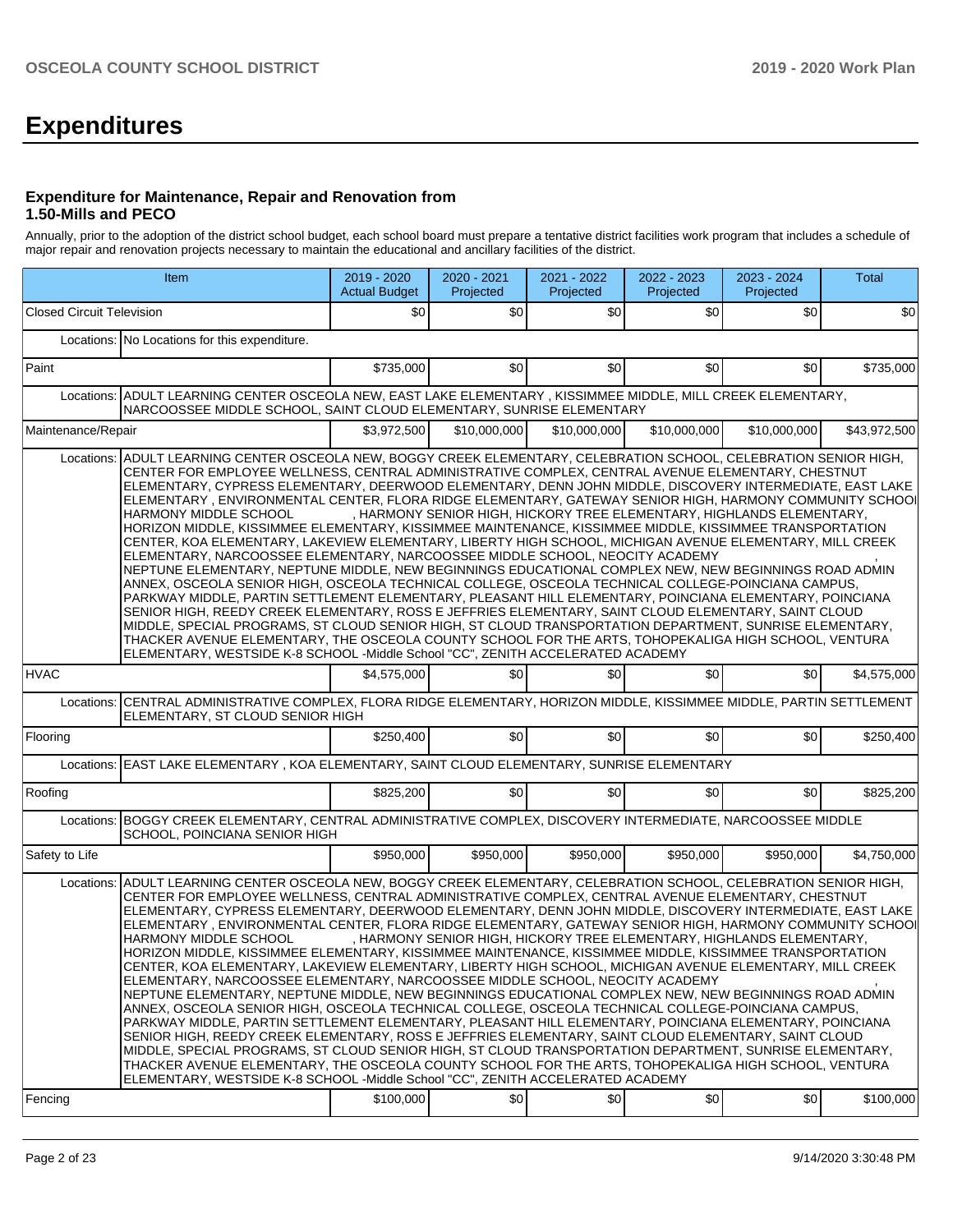| Locations:                                                                                                                                                                                                                                       | ADULT LEARNING CENTER OSCEOLA NEW, BOGGY CREEK ELEMENTARY, CELEBRATION SCHOOL, CELEBRATION SENIOR HIGH,<br>CENTER FOR EMPLOYEE WELLNESS, CENTRAL ADMINISTRATIVE COMPLEX, CENTRAL AVENUE ELEMENTARY, CHESTNUT |                  |     |                  |                  |                                                                       |           |  |  |  |  |  |
|--------------------------------------------------------------------------------------------------------------------------------------------------------------------------------------------------------------------------------------------------|--------------------------------------------------------------------------------------------------------------------------------------------------------------------------------------------------------------|------------------|-----|------------------|------------------|-----------------------------------------------------------------------|-----------|--|--|--|--|--|
|                                                                                                                                                                                                                                                  | IELEMENTARY. CYPRESS ELEMENTARY. DEERWOOD ELEMENTARY. DENN JOHN MIDDLE. DISCOVERY INTERMEDIATE. EAST LAKE                                                                                                    |                  |     |                  |                  |                                                                       |           |  |  |  |  |  |
|                                                                                                                                                                                                                                                  | ELEMENTARY , ENVIRONMENTAL CENTER, FLORA RIDGE ELEMENTARY, GATEWAY SENIOR HIGH, HARMONY COMMUNITY SCHOOI                                                                                                     |                  |     |                  |                  |                                                                       |           |  |  |  |  |  |
|                                                                                                                                                                                                                                                  | HARMONY MIDDLE SCHOOL                                                                                                                                                                                        |                  |     |                  |                  | , HARMONY SENIOR HIGH, HICKORY TREE ELEMENTARY, HIGHLANDS ELEMENTARY, |           |  |  |  |  |  |
|                                                                                                                                                                                                                                                  | HORIZON MIDDLE, KISSIMMEE ELEMENTARY, KISSIMMEE MAINTENANCE, KISSIMMEE MIDDLE, KISSIMMEE TRANSPORTATION                                                                                                      |                  |     |                  |                  |                                                                       |           |  |  |  |  |  |
|                                                                                                                                                                                                                                                  | CENTER, KOA ELEMENTARY, LAKEVIEW ELEMENTARY, LIBERTY HIGH SCHOOL, MICHIGAN AVENUE ELEMENTARY, MILL CREEK                                                                                                     |                  |     |                  |                  |                                                                       |           |  |  |  |  |  |
|                                                                                                                                                                                                                                                  | IELEMENTARY. NARCOOSSEE ELEMENTARY. NARCOOSSEE MIDDLE SCHOOL. NEOCITY ACADEMY                                                                                                                                |                  |     |                  |                  |                                                                       |           |  |  |  |  |  |
|                                                                                                                                                                                                                                                  | NEPTUNE ELEMENTARY, NEPTUNE MIDDLE, NEW BEGINNINGS EDUCATIONAL COMPLEX NEW, NEW BEGINNINGS ROAD ADMIN                                                                                                        |                  |     |                  |                  |                                                                       |           |  |  |  |  |  |
|                                                                                                                                                                                                                                                  | ANNEX, OSCEOLA SENIOR HIGH, OSCEOLA TECHNICAL COLLEGE, OSCEOLA TECHNICAL COLLEGE-POINCIANA CAMPUS,                                                                                                           |                  |     |                  |                  |                                                                       |           |  |  |  |  |  |
|                                                                                                                                                                                                                                                  | PARKWAY MIDDLE, PARTIN SETTLEMENT ELEMENTARY, PLEASANT HILL ELEMENTARY, POINCIANA ELEMENTARY, POINCIANA                                                                                                      |                  |     |                  |                  |                                                                       |           |  |  |  |  |  |
| SENIOR HIGH, REEDY CREEK ELEMENTARY, ROSS E JEFFRIES ELEMENTARY, SAINT CLOUD ELEMENTARY, SAINT CLOUD                                                                                                                                             |                                                                                                                                                                                                              |                  |     |                  |                  |                                                                       |           |  |  |  |  |  |
|                                                                                                                                                                                                                                                  | MIDDLE, SPECIAL PROGRAMS, ST CLOUD SENIOR HIGH, ST CLOUD TRANSPORTATION DEPARTMENT, SUNRISE ELEMENTARY,                                                                                                      |                  |     |                  |                  |                                                                       |           |  |  |  |  |  |
| THACKER AVENUE ELEMENTARY, THE OSCEOLA COUNTY SCHOOL FOR THE ARTS, TOHOPEKALIGA HIGH SCHOOL, VENTURA                                                                                                                                             |                                                                                                                                                                                                              |                  |     |                  |                  |                                                                       |           |  |  |  |  |  |
| ELEMENTARY, WESTSIDE K-8 SCHOOL -Middle School "CC", ZENITH ACCELERATED ACADEMY                                                                                                                                                                  |                                                                                                                                                                                                              |                  |     |                  |                  |                                                                       |           |  |  |  |  |  |
| Parking                                                                                                                                                                                                                                          |                                                                                                                                                                                                              | \$624,900        | \$0 | \$0 <sub>1</sub> | \$0 <sub>1</sub> | \$0                                                                   | \$624,900 |  |  |  |  |  |
| Locations: HARMONY COMMUNITY SCHOOL, HARMONY SENIOR HIGH, HICKORY TREE ELEMENTARY, HORIZON MIDDLE, LAKEVIEW<br>ELEMENTARY, LIBERTY HIGH SCHOOL, NEW BEGINNINGS EDUCATIONAL COMPLEX NEW, OSCEOLA SENIOR HIGH, OSCEOLA<br><b>TECHNICAL COLLEGE</b> |                                                                                                                                                                                                              |                  |     |                  |                  |                                                                       |           |  |  |  |  |  |
| Electrical                                                                                                                                                                                                                                       |                                                                                                                                                                                                              | \$17,000         | \$0 | \$0 <sub>1</sub> | \$0              | \$0                                                                   | \$17,000  |  |  |  |  |  |
| Locations:                                                                                                                                                                                                                                       | <b>CENTRAL ADMINISTRATIVE COMPLEX</b>                                                                                                                                                                        |                  |     |                  |                  |                                                                       |           |  |  |  |  |  |
| Fire Alarm                                                                                                                                                                                                                                       |                                                                                                                                                                                                              | \$0 <sub>1</sub> | \$0 | \$0 <sub>1</sub> | \$0              | \$0                                                                   | \$0       |  |  |  |  |  |
|                                                                                                                                                                                                                                                  | Locations: No Locations for this expenditure.                                                                                                                                                                |                  |     |                  |                  |                                                                       |           |  |  |  |  |  |
| Telephone/Intercom System                                                                                                                                                                                                                        |                                                                                                                                                                                                              | \$0              | \$0 | \$0 <sub>1</sub> | \$0              | \$0                                                                   | \$0       |  |  |  |  |  |
| Locations: No Locations for this expenditure.                                                                                                                                                                                                    |                                                                                                                                                                                                              |                  |     |                  |                  |                                                                       |           |  |  |  |  |  |
| Sub Total:<br>\$12,050,000<br>\$10,950,000<br>\$10,950,000<br>\$10,950,000<br>\$10,950,000<br>\$55,850,000                                                                                                                                       |                                                                                                                                                                                                              |                  |     |                  |                  |                                                                       |           |  |  |  |  |  |

| <b>IPECO Maintenance Expenditures</b> | Ψ∪           | ሖ<br>ັ⊍∪     | ድስ<br>υU     | ¢∩<br>υU     | \$0          | \$0          |
|---------------------------------------|--------------|--------------|--------------|--------------|--------------|--------------|
| 1.50 Mill Sub Total: I                | \$12.170.000 | \$11.070.000 | \$11.070.000 | \$11.070.000 | \$11.070.000 | \$56,450,000 |

| Other Items                                                                                                                                                            | $2019 - 2020$<br><b>Actual Budget</b> | $2020 - 2021$<br>Projected | 2021 - 2022<br>Projected | $2022 - 2023$<br>Projected | $2023 - 2024$<br>Projected | Total        |  |  |  |
|------------------------------------------------------------------------------------------------------------------------------------------------------------------------|---------------------------------------|----------------------------|--------------------------|----------------------------|----------------------------|--------------|--|--|--|
| Athletic Facilities                                                                                                                                                    | \$120,000                             | \$120,000                  | \$120,000                | \$120,000                  | \$120,000                  | \$600,000    |  |  |  |
| Locations CELEBRATION SENIOR HIGH, GATEWAY SENIOR HIGH, HARMONY SENIOR HIGH, LIBERTY HIGH SCHOOL, OSCEOLA SENIOR<br>IHIGH. POINCIANA SENIOR HIGH. ST CLOUD SENIOR HIGH |                                       |                            |                          |                            |                            |              |  |  |  |
| Total:                                                                                                                                                                 | \$12.170.000                          | \$11.070.000               | \$11,070,000             | \$11.070.000               | \$11,070,000               | \$56,450,000 |  |  |  |

## **Local 1.50 Mill Expenditure For Maintenance, Repair and Renovation**

Anticipated expenditures expected from local funding sources over the years covered by the current work plan.

| Item                                      | $2019 - 2020$<br><b>Actual Budget</b> | $2020 - 2021$<br>Projected | 2021 - 2022<br>Projected | $2022 - 2023$<br>Projected | $2023 - 2024$<br>Projected | <b>Total</b> |
|-------------------------------------------|---------------------------------------|----------------------------|--------------------------|----------------------------|----------------------------|--------------|
| Remaining Maint and Repair from 1.5 Mills | \$12,170,000                          | \$11,070,000               | \$11,070,000             | \$11,070,000               | \$11,070,000               | \$56,450,000 |
| Maintenance/Repair Salaries               | \$9,587,482                           | \$9,683,357                | \$9,780,190              | \$9,877,992                | \$9,976,772                | \$48,905,793 |
| School Bus Purchases                      | \$4,250,000                           | \$4,250,000                | \$4,250,000              | \$4,250,000                | \$4.250.000                | \$21,250,000 |
| Other Vehicle Purchases                   | \$300,000                             | \$300,000                  | \$300,000                | \$300,000                  | \$300,000                  | \$1,500,000  |
| Capital Outlay Equipment                  | \$0                                   | \$0 <sub>1</sub>           | \$0                      | \$0                        | \$0                        | \$0          |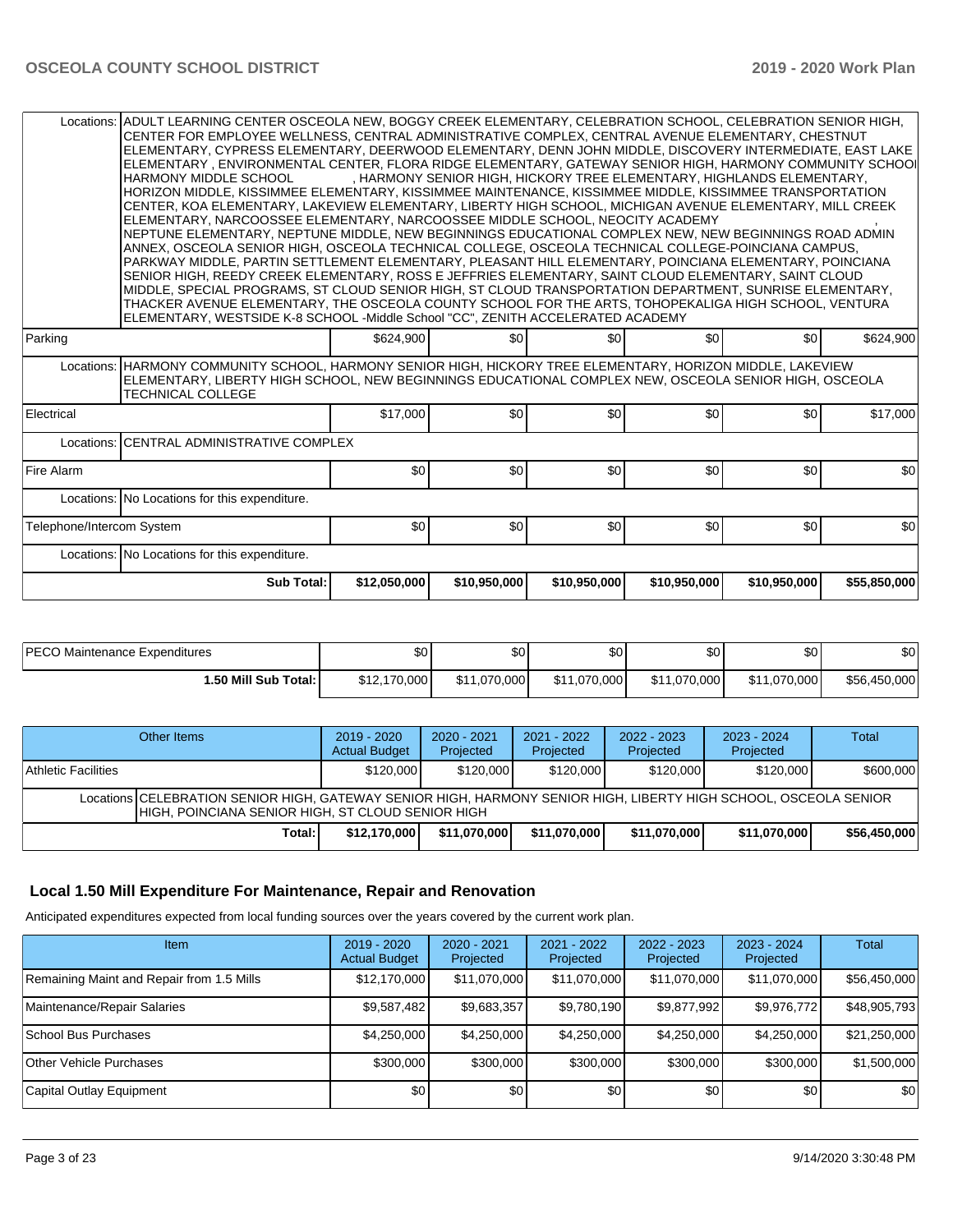| Rent/Lease Payments                                          | \$0          | \$0          | \$0          | \$0          | \$0          | \$0           |
|--------------------------------------------------------------|--------------|--------------|--------------|--------------|--------------|---------------|
| COP Debt Service                                             | \$12,402,023 | \$13,446,836 | \$13,448,358 | \$13,443,213 | \$13,444,718 | \$66,185,148  |
| Rent/Lease Relocatables                                      | \$2,100,000  | \$2,100,000  | \$2,100,000  | \$2,100,000  | \$2,100,000  | \$10,500,000  |
| <b>Environmental Problems</b>                                | \$0          | \$0          | \$0          | \$0          | \$0          | \$0           |
| s.1011.14 Debt Service                                       | \$0          | \$0          | \$0          | \$0          | \$0          | \$0           |
| Special Facilities Construction Account                      | \$0          | \$0          | \$0          | \$0          | \$0          | \$0           |
| Premiums for Property Casualty Insurance - 1011.71<br>(4a,b) | \$0          | \$0          | \$0          | \$0          | \$0          | \$0           |
| Qualified School Construction Bonds (QSCB)                   | \$2,835,135  | \$2,835,135  | \$2,835,135  | \$2,835,135  | \$2,835,135  | \$14,175,675  |
| Qualified Zone Academy Bonds (QZAB)                          | \$0          | \$0          | \$0          | \$0          | \$0          | \$0           |
| Security                                                     | \$900,000    | \$1,000,000  | \$1,000,000  | \$1,000,000  | \$1,000,000  | \$4,900,000   |
| Charter Capital                                              | \$6,474,530  | \$6,474,530  | \$6,474,530  | \$6,474,530  | \$6,474,530  | \$32,372,650  |
| <b>Space Reconfigurations</b>                                | \$1,000,000  | \$0          | \$0          | \$0          | \$0          | \$1,000,000   |
| S Tax Debt Service                                           | \$13,603,371 | \$13,608,471 | \$13,613,672 | \$13,618,811 | \$13,636,082 | \$68,080,407  |
| Portable set-up/teardown                                     | \$1,000,000  | \$300,000    | \$300,000    | \$300,000    | \$300,000    | \$2,200,000   |
| <b>School Computers</b>                                      | \$3,500,000  | \$3,500,000  | \$3,500,000  | \$3,500,000  | \$3,500,000  | \$17,500,000  |
| Technology Infrastructure                                    | \$3,780,000  | \$2,625,000  | \$2,625,000  | \$2,625,000  | \$2,625,000  | \$14,280,000  |
| <b>EFBD Debt Service</b>                                     | \$930,540    | \$928,873    | \$926,669    | \$924,878    | \$923,835    | \$4,634,795   |
| Land                                                         | \$13,175,000 | \$0          | \$6,250,000  | \$0          | \$0          | \$19,425,000  |
| <b>Local Expenditure Totals:</b>                             | \$88,008,081 | \$72,122,202 | \$78,473,554 | \$72,319,559 | \$72,436,072 | \$383,359,468 |

# **Revenue**

#### **1.50 Mill Revenue Source**

Schedule of Estimated Capital Outlay Revenue from each currently approved source which is estimated to be available for expenditures on the projects included in the tentative district facilities work program. All amounts are NET after considering carryover balances, interest earned, new COP's, 1011.14 and 1011.15 loans, etc. Districts cannot use 1.5-Mill funds for salaries except for those explicitly associated with maintenance/repair projects. (1011.71 (5), F.S.)

| Item                                                                                | Fund | $2019 - 2020$<br><b>Actual Value</b> | $2020 - 2021$<br>Projected | 2021 - 2022<br>Projected | $2022 - 2023$<br>Projected | $2023 - 2024$<br>Projected | Total             |
|-------------------------------------------------------------------------------------|------|--------------------------------------|----------------------------|--------------------------|----------------------------|----------------------------|-------------------|
| (1) Non-exempt property<br>lassessed valuation                                      |      | \$30,918,572,157                     | \$33,268,383,641           | \$35,830,049,181         | \$38,481,472,821           | \$41,252,138,864           | \$179,750,616,664 |
| $(2)$ The Millage projected for<br>discretionary capital outlay per<br>ls.1011.71   |      | 1.50                                 | .50 <sub>1</sub>           | 1.50                     | 1.50                       | 1.50                       |                   |
| $(3)$ Full value of the 1.50-Mill<br>discretionary capital outlay per<br>ls.1011.71 |      | \$51,943,201                         | \$55,890,885               | \$60,194,483             | \$64.648.874               | \$69.303.593               | \$301,981,036     |
| $(4)$ Value of the portion of the 1.50<br>-Mill ACTUALLY levied                     | 370  | \$44,522,744                         | \$47,906,472               | \$51,595,271             | \$55.413.321               | \$59,403,080               | \$258.840.888     |
| $(5)$ Difference of lines $(3)$ and $(4)$                                           |      | \$7,420,457                          | \$7,984,413                | \$8,599,212              | \$9,235,553                | \$9,900,513                | \$43,140,148      |

#### **PECO Revenue Source**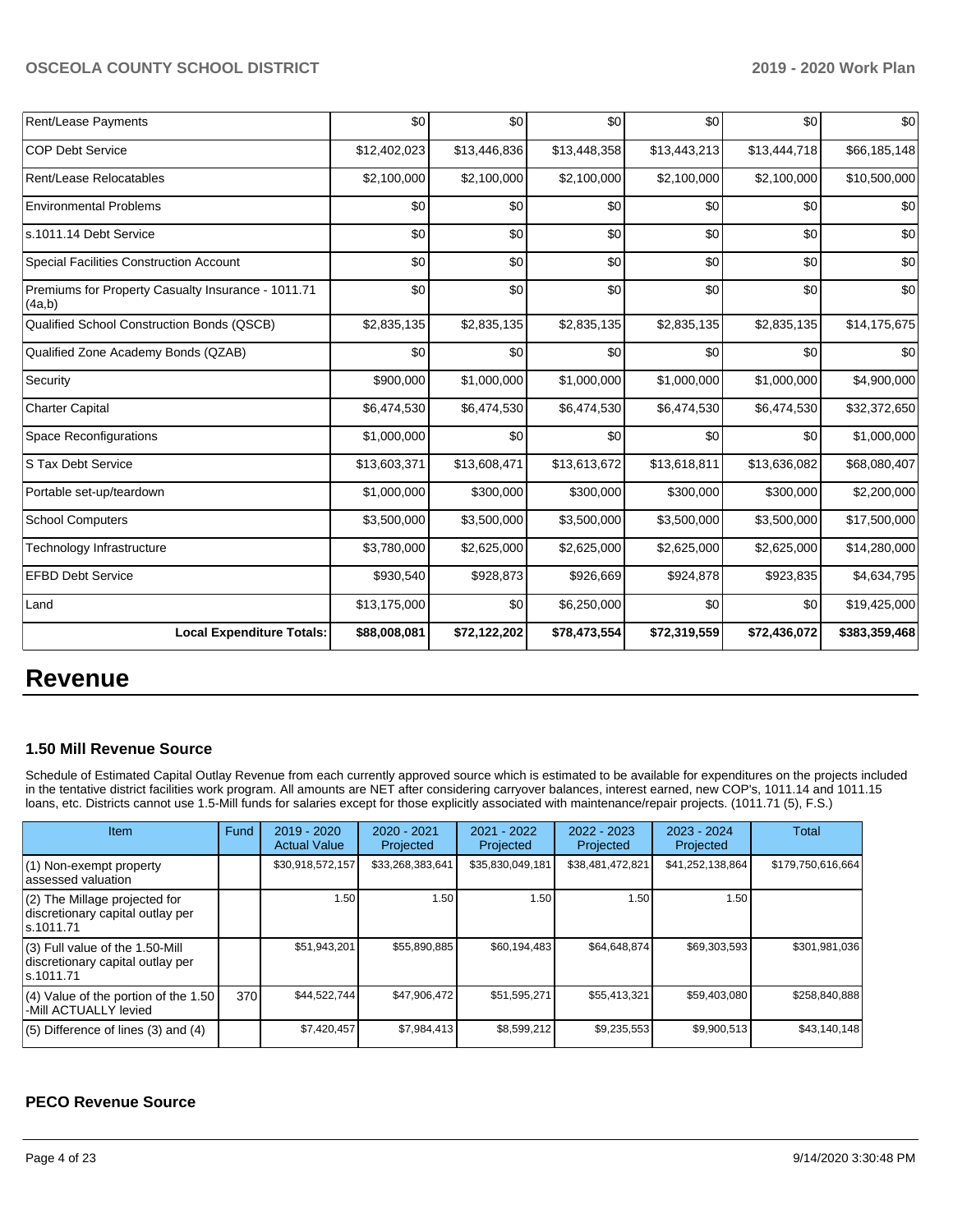The figure in the row designated "PECO Maintenance" will be subtracted from funds available for new construction because PECO maintenance dollars cannot be used for new construction.

| Item                          | Fund             | $2019 - 2020$<br><b>Actual Budget</b> | 2020 - 2021<br>Projected | 2021 - 2022<br>Projected | 2022 - 2023<br>Projected | 2023 - 2024<br>Projected | Total |
|-------------------------------|------------------|---------------------------------------|--------------------------|--------------------------|--------------------------|--------------------------|-------|
| PECO New Construction         | 340 <sup>1</sup> | \$0                                   | \$0                      | \$0                      | \$0 <sub>1</sub>         | \$0                      | \$0   |
| PECO Maintenance Expenditures |                  | \$0                                   | \$0                      | \$0                      | \$0 <sub>1</sub>         | \$0                      | \$0   |
|                               |                  | \$0                                   | \$0                      | \$0                      | \$0                      | \$0                      | \$0   |

#### **CO & DS Revenue Source**

Revenue from Capital Outlay and Debt Service funds.

| <b>Item</b>                               | Fund | $2019 - 2020$<br><b>Actual Budget</b> | $2020 - 2021$<br>Projected | 2021 - 2022<br>Projected | $2022 - 2023$<br>Projected | $2023 - 2024$<br>Projected | Total       |
|-------------------------------------------|------|---------------------------------------|----------------------------|--------------------------|----------------------------|----------------------------|-------------|
| ICO & DS Cash Flow-through<br>Distributed | 360  | \$1,883,722                           | \$1,883,722                | \$1,883,722              | \$1,883,722                | \$1,883,722                | \$9,418,610 |
| ICO & DS Interest on<br>Undistributed CO  | 360  | \$47.200                              | \$47,200                   | \$47,200                 | \$47.200                   | \$47,200                   | \$236,000   |
|                                           |      | \$1,930,922                           | \$1,930,922                | \$1,930,922              | \$1,930,922                | \$1,930,922                | \$9,654,610 |

#### **Fair Share Revenue Source**

Nothing reported for this section. All legally binding commitments for proportionate fair-share mitigation for impacts on public school facilities must be included in the 5-year district work program.

#### **Sales Surtax Referendum**

Specific information about any referendum for a 1-cent or ½-cent surtax referendum during the previous year.

**Did the school district hold a surtax referendum during the past fiscal year 2018 - 2019?**

#### **Additional Revenue Source**

Any additional revenue sources

| <b>Item</b>                                                                                     | $2019 - 2020$<br><b>Actual Value</b> | 2020 - 2021<br>Projected | 2021 - 2022<br>Projected | $2022 - 2023$<br>Projected | 2023 - 2024<br>Projected | Total        |
|-------------------------------------------------------------------------------------------------|--------------------------------------|--------------------------|--------------------------|----------------------------|--------------------------|--------------|
| Interlocal agreement Infrastructure Sales<br>lSurtax                                            | \$16,445,674                         | \$17,004,413             | \$17,575,610             | \$18,135,481               | \$18,712,845             | \$87,874,023 |
| Proceeds from a s.1011.14/15 F.S. Loans I                                                       | \$0                                  | \$0 <sub>1</sub>         | \$0                      | \$0                        | \$0                      | \$0          |
| District Bonds - Voted local bond<br>referendum proceeds per s.9, Art VII<br>State Constitution | \$0 <sub>1</sub>                     | \$0 <sub>1</sub>         | \$0                      | \$0                        | \$0                      | \$0          |
| Proceeds from Special Act Bonds                                                                 | \$0                                  | \$0                      | \$0                      | \$0                        | \$0                      | \$0          |

No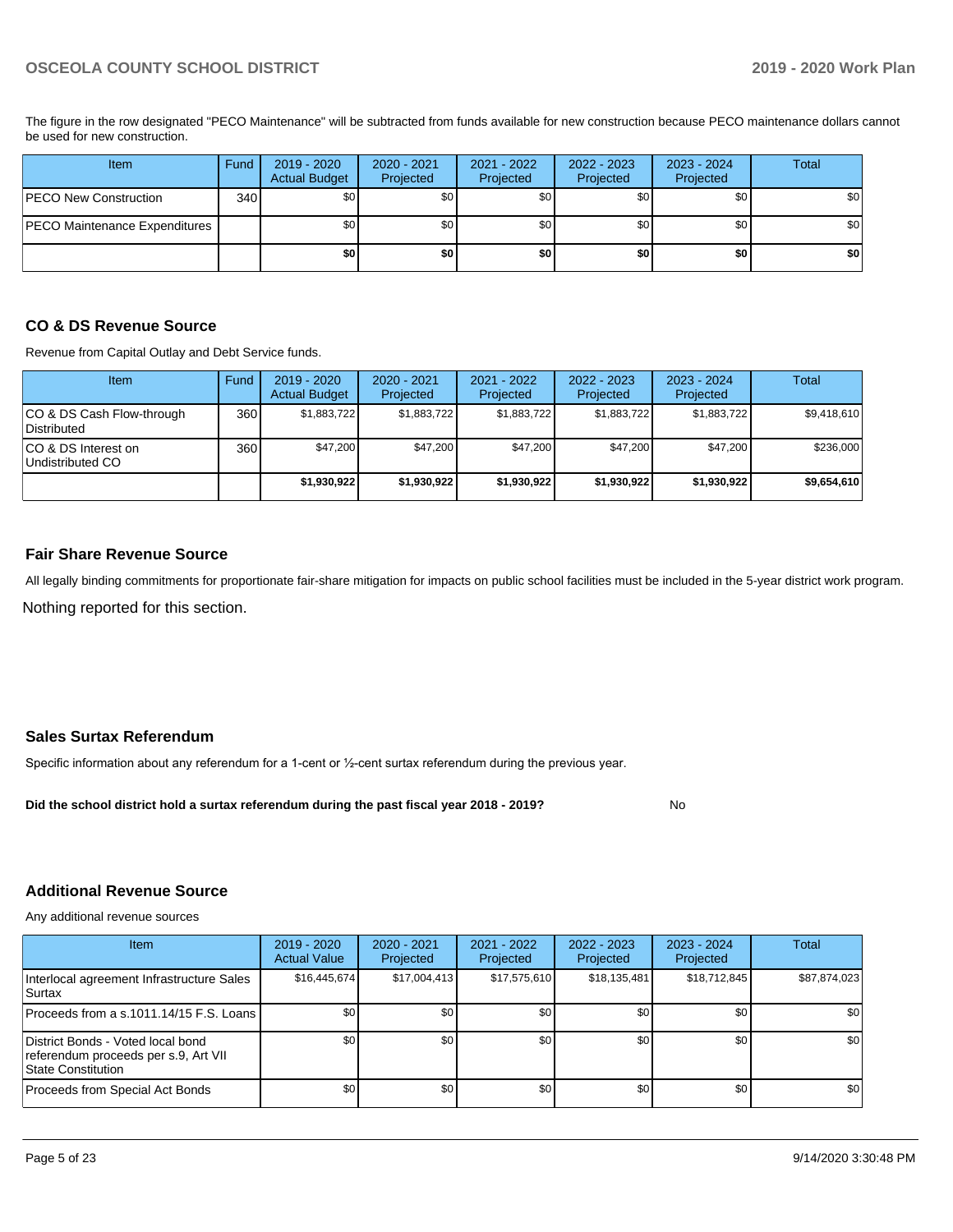| <b>Subtotal</b>                                                                                                           | \$71,351,415    | \$100,134,808   | \$86,947,361    | \$62,475,316    | \$11,102,070    | \$332,010,970     |
|---------------------------------------------------------------------------------------------------------------------------|-----------------|-----------------|-----------------|-----------------|-----------------|-------------------|
| Capital Outlay Projects Funds Balance<br>Carried Forward From Total Fund<br><b>Balance Carried Forward</b>                | (\$136,503,059) | (\$154,900,858) | (\$181,934,590) | (\$237,634,522) | (\$349,335,100) | (\$1,060,308,129) |
| One Cent - 1/2 Cent Sales Surtax Debt<br>Service From Total Fund Balance Carried<br>Forward                               | \$0             | \$0             | \$0             | \$0             | \$0             | \$0               |
| <b>Special Facilities Construction Account</b>                                                                            | \$0             | \$0             | \$0             | \$0             | \$0             | \$0               |
| General Capital Outlay Obligated Fund<br><b>Balance Carried Forward From Total</b><br><b>Fund Balance Carried Forward</b> | (\$115,529,836) | \$0             | \$0             | \$0             | \$0             | (\$115,529,836)   |
| <b>Total Fund Balance Carried Forward</b>                                                                                 | \$215,610,668   | \$135,572,137   | \$153,969,937   | \$181,003,667   | \$236,703,600   | \$922,860,009     |
| Revenue from Bonds pledging proceeds<br>from 1 cent or 1/2 cent Sales Surtax                                              | \$0             | \$0             | \$0             | \$0             | \$0             | \$0               |
| Interest, Including Profit On Investment                                                                                  | \$1,702,090     | \$1,386,494     | \$1,889,404     | \$2,529,304     | \$3,484,355     | \$10,991,647      |
| Grants from local governments or not-for-<br>profit organizations                                                         | \$0             | \$0             | \$0             | \$0             | \$0             | \$0               |
| Private donations                                                                                                         | \$0             | \$0             | \$0             | \$0             | \$0             | \$0               |
| Impact fees received                                                                                                      | \$50,000,000    | \$51,750,000    | \$53,561,250    | \$55,435,894    | \$57,376,150    | \$268,123,294     |
| Proportionate share mitigation (actual<br>cash revenue only, not in kind donations)                                       | \$0             | \$0             | \$0             | \$0             | \$0             | \$0               |
| <b>Federal Grants</b>                                                                                                     | \$0             | \$0             | \$0             | \$0             | \$0             | \$0               |
| <b>District Equity Recognition</b>                                                                                        | \$0             | \$0             | \$0             | \$0             | \$0             | \$0               |
| <b>Classrooms for Kids</b>                                                                                                | \$0             | \$0             | \$0             | \$0             | \$0             | \$0               |
| Classrooms First Bond proceeds amount<br>authorized in FY 1997-98                                                         | \$0             | \$0             | \$0             | \$0             | \$0             | \$0               |
| Proceeds from Certificates of<br>Participation (COP's) Sale                                                               | \$0             | \$0             | \$0             | \$0             | \$0             | \$0               |
| Proceeds from local governmental<br>infrastructure sales surtax                                                           | \$0             | \$0             | \$0             | \$0             | \$0             | \$0               |
| Proceeds from 1/2 cent sales surtax<br>authorized by school board                                                         | \$32,891,348    | \$34,008,826    | \$35,151,220    | \$36,270,962    | \$37,425,690    | \$175,748,046     |
| Other Revenue for Other Capital Projects                                                                                  | \$6,734,530     | \$15,313,796    | \$6,734,530     | \$6,734,530     | \$6,734,530     | \$42,251,916      |
| Proceeds from Voted Capital<br>Improvements millage                                                                       | \$0             | \$0             | \$0             | \$0             | \$0             | \$0               |
| Estimated Revenue from CO & DS Bond<br>Sale                                                                               | \$0             | \$0             | \$0             | \$0             | \$0             | \$0               |

# **Total Revenue Summary**

| <b>Item Name</b>                                                   | $2019 - 2020$<br><b>Budget</b> | $2020 - 2021$<br>Projected | $2021 - 2022$<br><b>Projected</b> | $2022 - 2023$<br>Projected | $2023 - 2024$<br>Projected | <b>Five Year Total</b> |
|--------------------------------------------------------------------|--------------------------------|----------------------------|-----------------------------------|----------------------------|----------------------------|------------------------|
| Local 1.5 Mill Discretionary Capital Outlay<br><b>Revenue</b>      | \$44,522,744                   | \$47,906,472               | \$51,595,271                      | \$55,413,321               | \$59,403,080               | \$258.840.888          |
| <b>IPECO and 1.5 Mill Maint and Other 1.5</b><br>Mill Expenditures | (S88,008,081)                  | (\$72,122,202)             | (\$78,473,554)                    | (S72, 319, 559)            | (S72, 436, 072)            | (\$383,359,468)        |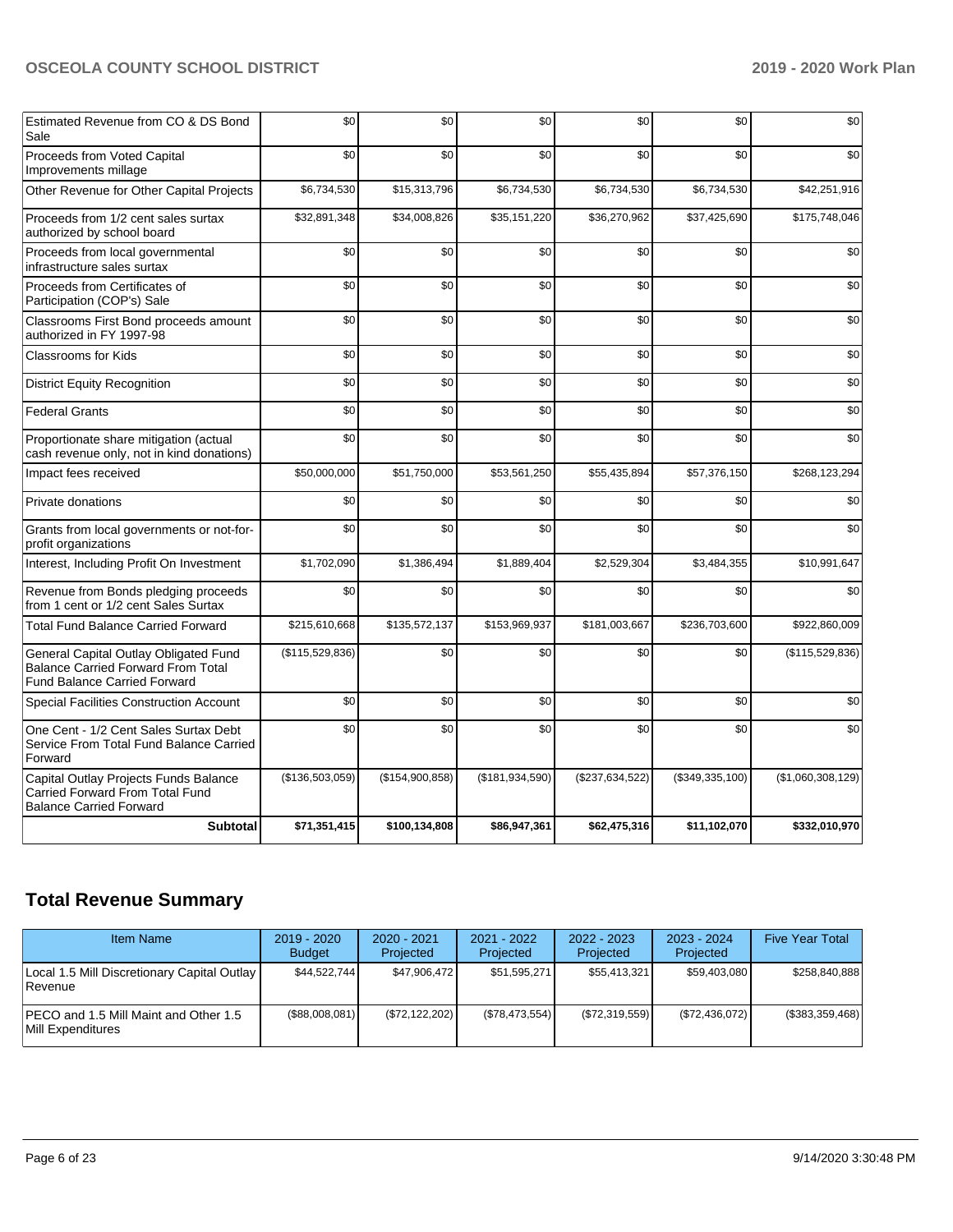| <b>IPECO Maintenance Revenue</b>                          | \$0                          | \$0                      | \$0                      | \$0                        | \$0                        | \$0                    |
|-----------------------------------------------------------|------------------------------|--------------------------|--------------------------|----------------------------|----------------------------|------------------------|
|                                                           |                              |                          |                          |                            |                            |                        |
| <b>Available 1.50 Mill for New</b><br><b>Construction</b> | ( \$43,485,337)              | (\$24, 215, 730)         | (\$26,878,283)           | (\$16,906,238)             | (\$13,032,992)             | (\$124,518,580)        |
|                                                           |                              |                          |                          |                            |                            |                        |
| <b>Item Name</b>                                          | 2019 - 2020<br><b>Budget</b> | 2020 - 2021<br>Projected | 2021 - 2022<br>Projected | $2022 - 2023$<br>Projected | $2023 - 2024$<br>Projected | <b>Five Year Total</b> |
| ICO & DS Revenue                                          | \$1,930,922                  | \$1,930,922              | \$1,930,922              | \$1,930,922                | \$1,930,922                | \$9,654,610            |
| <b>PECO New Construction Revenue</b>                      | \$0                          | \$0                      | \$0                      | \$0                        | \$0                        | \$0                    |
| Other/Additional Revenue                                  | \$71,351,415                 | \$100,134,808            | \$86,947,361             | \$62,475,316               | \$11,102,070               | \$332,010,970          |
| <b>Total Additional Revenue</b>                           | \$73,282,337                 | \$102,065,730            | \$88,878,283             | \$64,406,238               | \$13,032,992               | \$341,665,580          |
| Total Available Revenue                                   | \$29,797,000                 | \$77,850,000             | \$62,000,000             | \$47,500,000               | \$0                        | \$217,147,000          |

# **Project Schedules**

#### **Capacity Project Schedules**

A schedule of capital outlay projects necessary to ensure the availability of satisfactory classrooms for the projected student enrollment in K-12 programs.

| <b>Project Description</b>                                                                      | Location                  |                          | 2019 - 2020 | 2020 - 2021    | 2021 - 2022  | 2022 - 2023  | 2023 - 2024 | <b>Total</b>     | Funded |
|-------------------------------------------------------------------------------------------------|---------------------------|--------------------------|-------------|----------------|--------------|--------------|-------------|------------------|--------|
| <b>New Elementary</b><br>School "A" -<br>Mitigated Site in the<br>Celebration Island<br>Village | Location not<br>specified | Planned<br>Cost:         | \$0         | \$14,000,000   | \$2,100,000  | \$0          | \$0         | \$16,100,000 Yes |        |
|                                                                                                 |                           | <b>Student Stations:</b> | 0           | $\Omega$       | 948          | $\Omega$     | $\Omega$    | 948              |        |
|                                                                                                 |                           | <b>Total Classrooms:</b> | 0           | 0              | 56           | 0            | $\mathbf 0$ | 56               |        |
|                                                                                                 |                           | Gross Sq Ft:             | 0           | 0              | 132,340      | $\mathbf 0$  | 0           | 132,340          |        |
| New Elementary "C"<br>Old Hickory Estates                                                       | Location not<br>specified | Planned<br>Cost:         | \$0         | \$0            | \$2,000,000  | \$26,500,000 | \$0         | \$28,500,000 Yes |        |
|                                                                                                 |                           | <b>Student Stations:</b> | $\mathbf 0$ | $\Omega$       | $\Omega$     | 948          | 0           | 948              |        |
|                                                                                                 |                           | <b>Total Classrooms:</b> | 0           | $\Omega$       | 0            | 56           | $\mathbf 0$ | 56               |        |
|                                                                                                 |                           | Gross Sq Ft:             | 0           | $\overline{0}$ | 0            | 132,340      | $\mathbf 0$ | 132,340          |        |
| K-8 School "AA" -<br>Mitigated Site in the<br>Kindred Subdivision                               | Location not<br>specified | Planned<br>Cost:         | \$4,100,000 | \$18,100,000   | \$18,100,000 | \$0          | \$0         | \$40,300,000 Yes |        |
|                                                                                                 |                           | <b>Student Stations:</b> | $\mathbf 0$ | 0              | 1,415        | $\mathbf 0$  | $\mathbf 0$ | 1,415            |        |
|                                                                                                 |                           | <b>Total Classrooms:</b> | 0           | 0              | 66           | 0            | 0           | 66               |        |
|                                                                                                 |                           | Gross Sq Ft:             | 0           | 0              | 200,568      | 0            | $\mathbf 0$ | 200,568          |        |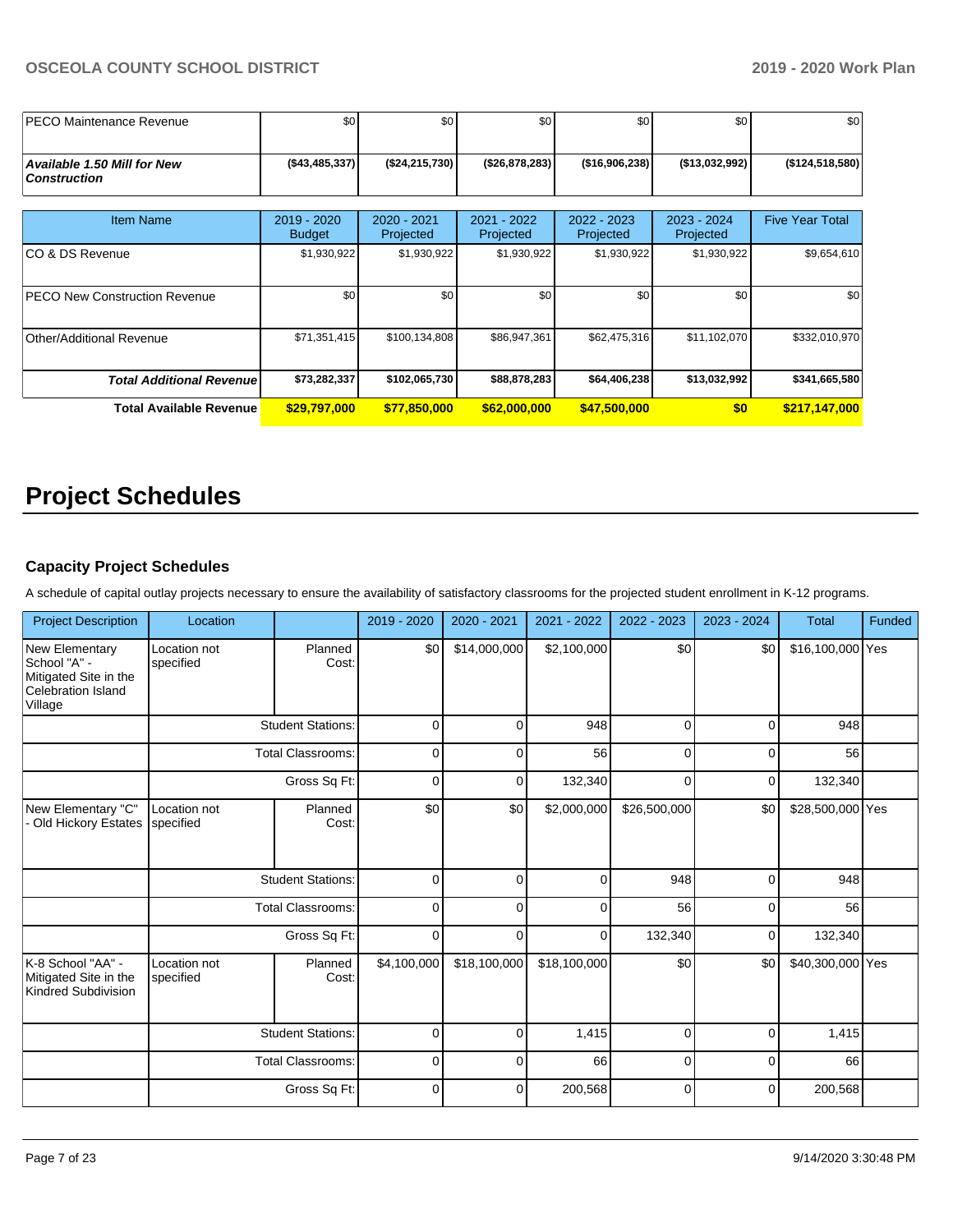| K-8 School "BB" -<br>West Side Relief<br>School | Location not<br>specified       | Planned<br>Cost:         | \$0         | \$7,400,000  | \$21,000,000 | \$21,000,000 | \$0      | \$49,400,000 Yes |  |
|-------------------------------------------------|---------------------------------|--------------------------|-------------|--------------|--------------|--------------|----------|------------------|--|
|                                                 |                                 | <b>Student Stations:</b> | $\Omega$    | $\Omega$     | $\mathbf 0$  | 1,415        | 0        | 1,415            |  |
|                                                 |                                 | <b>Total Classrooms:</b> | $\Omega$    | $\Omega$     | $\Omega$     | 66           | $\Omega$ | 66               |  |
|                                                 |                                 | Gross Sq Ft:             | $\mathbf 0$ | 0            | 0            | 200,568      | 0        | 200,568          |  |
| Wing Addition<br>(Business School)              | POINCIANA SENIOR<br><b>HIGH</b> | Planned<br>Cost:         | \$9,700,000 | \$0          | \$0          | \$0          | \$0      | \$9,700,000 Yes  |  |
|                                                 |                                 | <b>Student Stations:</b> | 500         | $\Omega$     | $\mathbf 0$  | 0            | $\Omega$ | 500              |  |
|                                                 |                                 | <b>Total Classrooms:</b> | 20          | $\Omega$     | 0            | $\Omega$     | $\Omega$ | 20               |  |
|                                                 |                                 | Gross Sq Ft:             | 28,192      | $\Omega$     | $\mathbf 0$  | $\Omega$     | $\Omega$ | 28,192           |  |
| K-8 School "CC" -<br>Buena Lago                 | Location not<br>specified       | Planned<br>Cost:         | \$2,000,000 | \$20,250,000 | \$18,800,000 | \$0          | \$0      | \$41,050,000 Yes |  |
|                                                 |                                 | <b>Student Stations:</b> | $\Omega$    | $\Omega$     | 1,415        | $\Omega$     | $\Omega$ | 1,415            |  |
|                                                 |                                 | <b>Total Classrooms:</b> | $\mathbf 0$ | $\Omega$     | 66           | 0            | $\Omega$ | 66               |  |
|                                                 |                                 | Gross Sq Ft:             | $\mathbf 0$ | 0            | 200,568      | 0            | 0        | 200,568          |  |

| <b>Planned Cost:</b>       | \$15,800,000    | \$59,750,000 | \$62,000,000 | \$47,500,000 | \$0 \$185,050,000 |
|----------------------------|-----------------|--------------|--------------|--------------|-------------------|
| <b>Student Stations: I</b> | 500             |              | 3,778        | 2,363        | 6,641             |
| <b>Total Classrooms: I</b> | 20 <sub>1</sub> |              | 188          | 122          | 330               |
| Gross Sq Ft:               | 28,192          |              | 533,476      | 332,908      | 894,576           |

# **Other Project Schedules**

Major renovations, remodeling, and additions of capital outlay projects that do not add capacity to schools.

| <b>Project Description</b>                                                                                                     | Location                                           | 2019 - 2020<br><b>Actual Budget</b> | 2020 - 2021<br>Projected | 2021 - 2022<br>Projected | 2022 - 2023<br>Projected | 2023 - 2024<br>Projected | Total           | Funded |
|--------------------------------------------------------------------------------------------------------------------------------|----------------------------------------------------|-------------------------------------|--------------------------|--------------------------|--------------------------|--------------------------|-----------------|--------|
| Maintenance and Repair of<br>Mechanical, Flooring,<br>Electrical, Gutters, Plumbing,<br>and Parking                            | <b>ADULT LEARNING</b><br><b>CENTER OSCEOLA NEW</b> | \$460,000                           | \$10,000                 | <b>\$01</b>              | \$0                      | \$0 <sub>1</sub>         | \$470,000 No    |        |
| Maintenance and Repair of<br>Mechanical, Flooring, Roof,<br>Lighting, Parking, and<br>Plumbing.                                | <b>BOGGY CREEK</b><br><b>ELEMENTARY</b>            | \$1,094,000                         | \$2,000,000              | \$22,224,520             | \$583,783                | \$1,358,263              | \$27,260,566 No |        |
| Maintenance and Repair of<br>Mechanical, Painting, Flooring,<br>Playground, and Compactor<br>Replacement.                      | <b>CENTRAL AVENUE</b><br><b>ELEMENTARY</b>         | \$1,225,000                         | \$10,000                 | \$20,000                 | \$0                      | \$0                      | \$1,255,000 No  |        |
| Maintenance and Repair of<br>Mechanical, Drainage, Lighting, HIGH<br>Tennis Courts, Roof, Painting,<br>Elevator, and Plumbing. | <b>CELEBRATION SENIOR</b>                          | \$65,000                            | \$10,000                 | \$172,800                | \$5,700,793              | \$0                      | \$5,948,593 No  |        |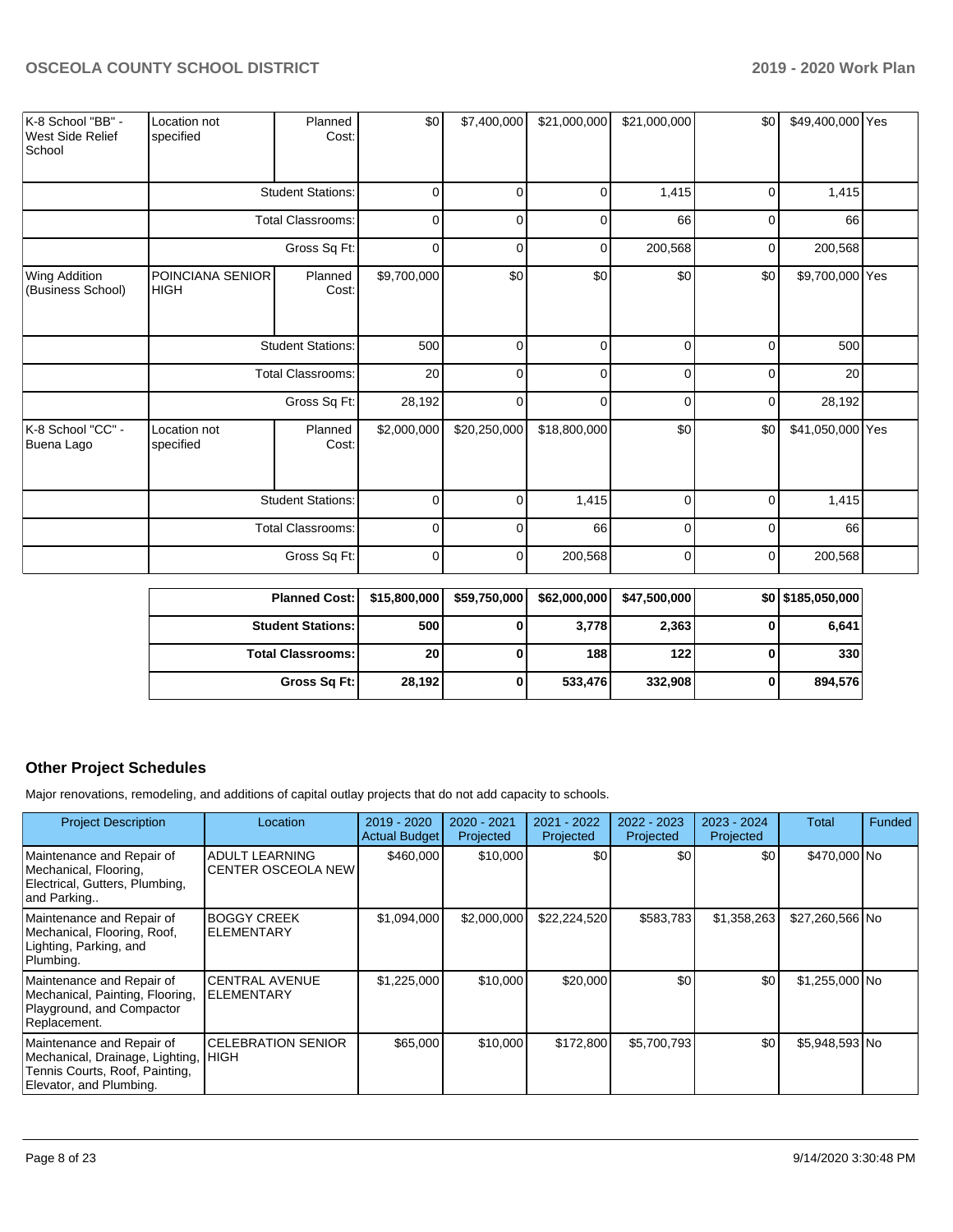| Maintenance and Repair of<br>Mechanical, Painting, Flooring,<br>Roof, Playground, Compactor<br>Replacement.   | CELEBRATION SCHOOL                        | \$1,570,000  | \$3,350,800 | \$20,000    | \$0          | \$335,000   | \$5,275,800 No  |  |
|---------------------------------------------------------------------------------------------------------------|-------------------------------------------|--------------|-------------|-------------|--------------|-------------|-----------------|--|
| Maintenance and Repair of<br>Mechanical, Painting,<br>Playground, Flooring, and<br>Compactor Replacement.     | <b>CHESTNUT</b><br><b>ELEMENTARY</b>      | \$380,000    | \$550,000   | \$0         | \$0          | \$0         | \$930,000 No    |  |
| Maintenance and Repair of<br>Mechanical, Flooring, Painting,<br>Playground, and Mill Work.                    | <b>CYPRESS ELEMENTARY</b>                 | \$4,360,000  | \$170,000   | \$25,000    | \$0          | \$50,000    | \$4,605,000 No  |  |
| Maintenance and Repair of<br>Mechanical, Roof, Lighting, and INTERMEDIATE<br>Parking.                         | <b>DISCOVERY</b>                          | \$681,000    | \$0         | \$0         | \$2,500,000  | \$75,535    | \$3,256,535 No  |  |
| Maintenance and Repair of<br>Mechanical, Ceiling Fans,<br>Paving, and Playground.                             | <b>DEERWOOD</b><br><b>ELEMENTARY</b>      | \$5,301,000  | \$0         | \$0         | \$0          | \$2,957,000 | \$8,258,000 No  |  |
| Maintenance and Repair of<br>Mechanical, Flooring, Painting,<br>Roof, and Compactor<br>Replacement.           | <b>EAST LAKE</b><br><b>ELEMENTARY</b>     | \$0          | \$0         | \$0         | \$10,000     | \$0         | \$10,000 No     |  |
| Maintenance and Repair of<br>Mechanical, Painting, Parking,<br>and Flooring.                                  | <b>FLORA RIDGE</b><br><b>ELEMENTARY</b>   | \$0          | \$360,000   | \$0         | \$0          | \$0         | \$360,000 No    |  |
| Maintenance and Repair of<br>Mechanical, Flooring, for<br>Modular, and Parking.                               | <b>GATEWAY SENIOR HIGH</b>                | \$69,097,446 | \$5,630,000 | \$21,600    | \$0          | \$0         | \$74,749,046 No |  |
| Maintenance and Repair of<br>Mechanical, Painting, Parking,<br>Lot, and Flooring.                             | <b>HIGHLANDS</b><br><b>ELEMENTARY</b>     | \$60,000     | \$110,000   | \$0         | \$20,000     | \$35,000    | \$225,000 No    |  |
| Maintenance and Repair of<br>Parking, Flooring, Painting,<br>Roof, and Compactor<br>Replacement.              | <b>HARMONY COMMUNITY</b><br><b>SCHOOL</b> | \$0          | \$330,000   | \$20,000    | \$550,000    | \$0         | \$900,000 No    |  |
| Maintenance and Repair of<br>Mechanical, Painting, Flooring,<br>Roof, Tennis Courts, Parking,<br>and Track.   | <b>HARMONY SENIOR</b><br><b>HIGH</b>      | \$550,000    | \$0         | \$75,000    | \$3,500,000  | \$2,204,793 | \$6,329,793 No  |  |
| Maintenance and Repair of<br>Mechanical, Lighting, Concrete,<br>Roof, and Parking.                            | <b>HICKORY TREE</b><br><b>ELEMENTARY</b>  | \$500,000    | \$24,000    | \$2,630,000 | \$18,606,847 | \$0         | \$21,760,847 No |  |
| Maintenance and Repair of<br>Mechanical, Painting, Lighting,<br>Roof, and Parking.                            | HORIZON MIDDLE                            | \$370,000    | \$50,000    | \$0         | \$75,144     | \$0         | \$495,144 No    |  |
| Maintenance and Repair of<br>Mechanical, Painting, Flooring,<br>Parking, and Playground.                      | <b>KISSIMMEE</b><br><b>ELEMENTARY</b>     | \$420,000    | \$0         | \$0         | \$0          | \$0         | \$420,000 No    |  |
| Maintenance and Repair of<br>Mechanical, Flooring, Roof,<br>Parking, and Painting.                            | <b>KISSIMMEE MIDDLE</b>                   | \$24,000     | \$67,000    | \$140,000   | \$0          | \$94,425    | \$325,425 No    |  |
| Maintenance and Repair of<br>Mechanical, Painting, Roof,<br>and Compactor Replacement.                        | <b>KOA ELEMENTARY</b>                     | \$0          | \$380,000   | \$0         | \$15,000     | \$550,000   | \$945,000 No    |  |
| Maintenance and Repair of<br>Mechanical, Painting, Flooring,<br>Track, Tennis Court, Parking,<br>and Marquee. | LIBERTY HIGH SCHOOL                       | \$5,500      | \$570,000   | \$0         | \$250,000    | \$0         | \$825,500 No    |  |
| Maintenance and Repair of<br>Mechanical, Parking, Roof, and<br>Drainage.                                      | <b>LAKEVIEW</b><br><b>ELEMENTARY</b>      | \$490,000    | \$345,000   | \$2,563,000 | \$19,470,016 | \$115,364   | \$22,983,380 No |  |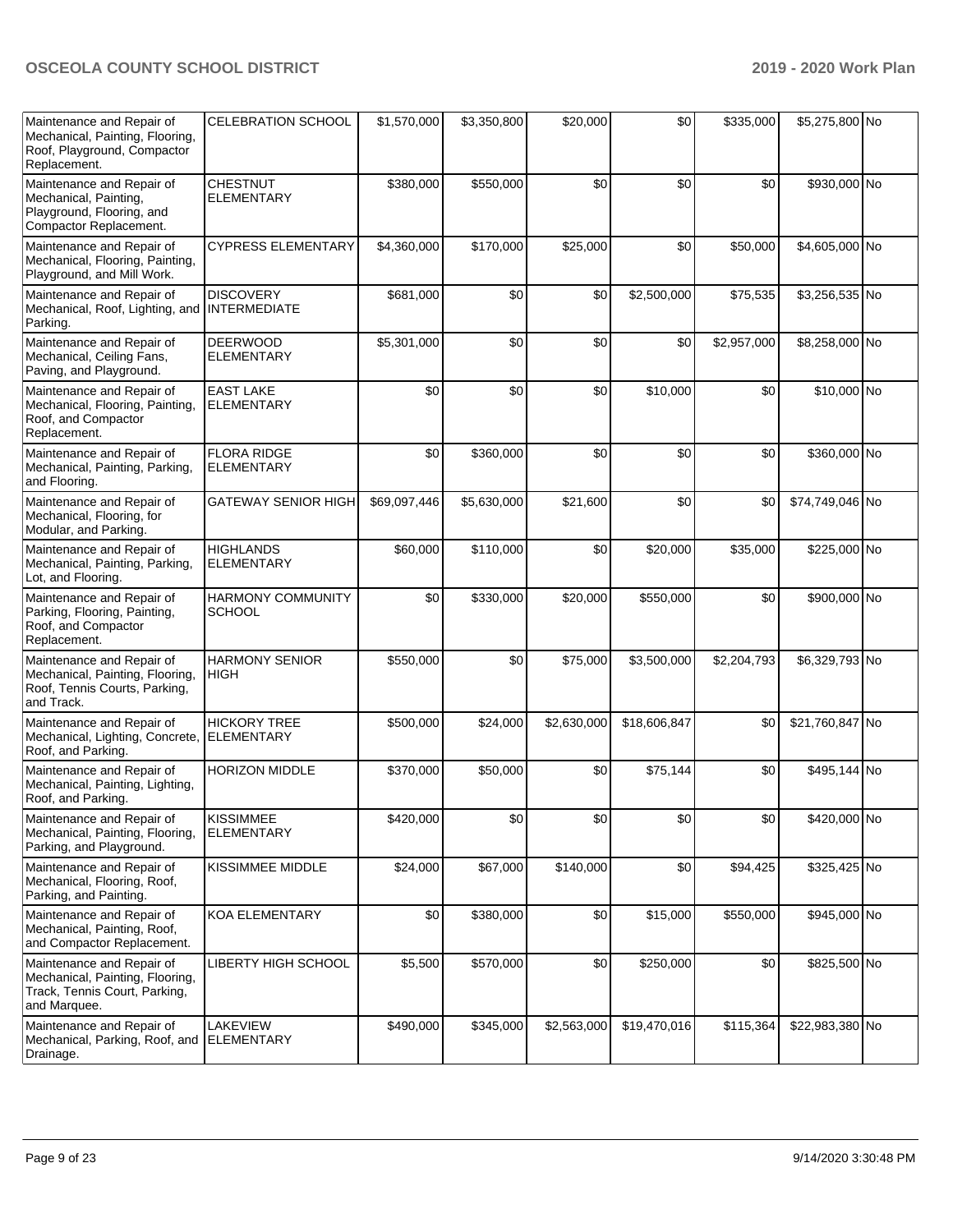| Maintenance and Repair of<br>Mechanical, Flooring, Painting,<br>Parking, Roof, Concrete, and<br>Playground. | <b>MILL CREEK</b><br><b>ELEMENTARY</b>                            | \$300,000   | \$400,000    | \$2,180,000  | \$18,963,639 | \$560,000    | \$22,403,639 No |  |
|-------------------------------------------------------------------------------------------------------------|-------------------------------------------------------------------|-------------|--------------|--------------|--------------|--------------|-----------------|--|
| Maintenance and Repair of<br>Mechanical, Flooring, Roof,<br>Painting, and Parking.                          | <b>NARCOOSSEE</b><br><b>ELEMENTARY</b>                            | \$0         | \$380,000    | \$0          | \$0          | \$275,000    | \$655,000 No    |  |
| Maintenance and Repair of<br>Mechanical, Drainage, Roof,<br>and Painting.                                   | NARCOOSSEE MIDDLE<br><b>SCHOOL</b>                                | \$976,800   | \$120,000    | \$25,000     | \$40,000     | \$0          | \$1,161,800 No  |  |
| Maintenance and Repair of<br>Mechanical, Painting, Flooring,<br>Roof, and Parking.                          | <b>NEPTUNE MIDDLE</b>                                             | \$6,410,800 | \$0          | \$0          | \$0          | \$2,407,000  | \$8,817,800 No  |  |
| Maintenance and Repair of<br>Mechanical, Painting, Floor,<br>Track, and Parking.                            | OSCEOLA SENIOR HIGH                                               | \$508,000   | \$175,000    | \$0          | \$0          | \$0          | \$683,000 No    |  |
| Maintenance and Repair of<br>Mechanical, Painting, Flooring,<br>and Parking.                                | THE OSCEOLA COUNTY<br>SCHOOL FOR THE ARTS                         | \$3,678,317 | \$36,516,683 | \$30,000     | \$275,000    | \$0          | \$40,500,000 No |  |
| Maintenance and Repair of<br>Mechanical, Plumbing,<br>Flooring, Painting, and Parking.                      | PLEASANT HILL<br><b>ELEMENTARY</b>                                | \$5,170,000 | \$340,000    | \$0          | \$2,288,500  | \$20,081,374 | \$27,879,874 No |  |
| Maintenance and Repair of<br>Mechanical, Flooring, Painting,<br>and Parking.                                | <b>POINCIANA</b><br><b>ELEMENTARY</b>                             | \$820,000   | \$25,000     | \$1,500,000  | \$0          | \$0          | \$2,345,000 No  |  |
| Maintenance and Repair of<br>Mechanical, Flooring, Painting,<br>Parking, and Track.                         | POINCIANA SENIOR<br><b>HIGH</b>                                   | \$8,415,000 | \$28,000     | \$0          | \$0          | \$0          | \$8,443,000 No  |  |
| Maintenance and Repair of<br>Mechanical, Flooring, Parking,<br>and Painting.                                | PARTIN SETTLEMENT<br><b>ELEMENTARY</b>                            | \$0         | \$70,000     | \$0          | \$817,148    | \$0          | \$887,148 No    |  |
| Maintenance and Repair of<br>Mechanical, Plumbing,<br>Painting, Roof, and Flooring.                         | PARKWAY MIDDLE                                                    | \$570,000   | \$20,000     | \$0          | \$0          | \$7,934,000  | \$8,524,000 No  |  |
| Maintenance and Repair of<br>Mechanical, Lighting, Painting,<br>Parking, Boiler, and<br>Playground.         | <b>REEDY CREEK</b><br><b>ELEMENTARY</b>                           | \$815,000   | \$2,000,000  | \$18,624,240 | \$15,000     | \$0          | \$21,454,240 No |  |
| Maintenance and Repair of<br>Mechanical, Flooring, Painting,<br>and Parking.                                | <b>ROSS E JEFFRIES</b><br><b>ELEMENTARY</b>                       | \$5,600,000 | \$0          | \$0          | \$9,000      | \$0          | \$5,609,000 No  |  |
| Maintenance and Repair of<br>Mechanical, Flooring, Painting,<br>and Parking.                                | <b>SAINT CLOUD</b><br><b>ELEMENTARY</b>                           | \$0         | \$550,000    | \$0          | \$0          | \$0          | \$550,000 No    |  |
| Maintenance and Repair of<br>Mechanical, Flooring, and<br>Painting.                                         | ST CLOUD SENIOR<br>HIGH                                           | \$175,000   | \$0          | \$20,000     | \$30,000     | \$0          | \$225,000 No    |  |
| Maintenance and Repair of<br>Mechanical, Parking, and Roof.                                                 | <b>CENTRAL</b><br><b>ADMINISTRATIVE</b><br><b>COMPLEX</b>         | \$1,400,000 | \$50,000     | \$0          | \$0          | \$0          | \$1,450,000 No  |  |
| Maintenance and Repair of<br>Roof, Windows, and Parking.                                                    | <b>SPECIAL PROGRAMS</b>                                           | \$32,400    | \$15,000     | \$0          | \$0          | \$0          | \$47,400 No     |  |
| Maintenance and Repair of<br>Mechanical, Parking, Painting,<br>Roof, and Flooring.                          | <b>NEW BEGINNINGS</b><br><b>EDUCATIONAL</b><br><b>COMPLEX NEW</b> | \$0         | \$0          | \$280,000    | \$0          | \$550,000    | \$830,000 No    |  |
| Maintenance and Repair of<br>Mechanical, Painting, and<br>Parking.                                          | OSCEOLA TECHNICAL<br><b>COLLEGE</b>                               | \$4,525,000 | \$250,000    | \$0          | \$0          | \$300,000    | \$5,075,000 No  |  |
| Maintenance and Repair of<br>Drainage, Lighting, Flooring,<br>Compactor Replacement.                        | <b>KISSIMMEE</b><br>TRANSPORTATION<br><b>CENTER</b>               | \$780,000   | \$100,000    | \$0          | \$30,000     | \$0          | \$910,000 No    |  |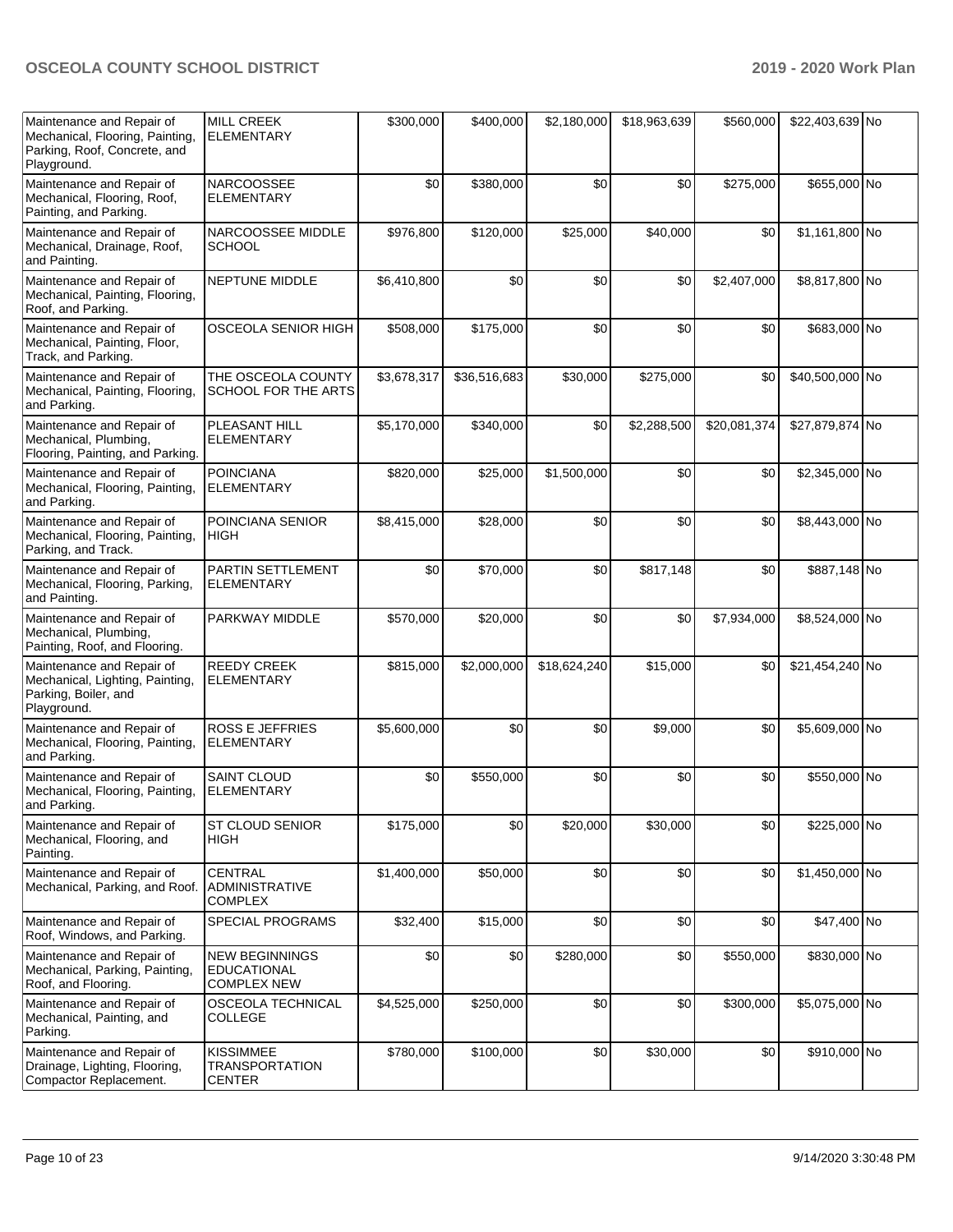| Maintenance and Repair of<br>Mechanical, Flooring, Roof,<br>and Painting.                | ZENITH ACCELERATED<br><b>ACADEMY</b>                   | \$1,500,000   | \$0          | \$0          | \$50,000     | \$0          | \$1,550,000 No               |  |
|------------------------------------------------------------------------------------------|--------------------------------------------------------|---------------|--------------|--------------|--------------|--------------|------------------------------|--|
| Maintenance and Repair of<br>Mechanical, Flooring, Painting,<br>and Parking.             | <b>SUNRISE ELEMENTARY</b>                              | \$18,000      | \$550,000    | \$30,000     | \$0          | \$0          | \$598,000 No                 |  |
| Maintenance and Repair of<br>Mechanical, Flooring, Painting,<br>Plumbing, and Parking.   | <b>THACKER AVENUE</b><br><b>ELEMENTARY</b>             | \$500,000     | \$0          | \$0          | \$0          | \$0          | \$500,000 No                 |  |
| Maintenance and Repair of<br>Mechanical, Flooring, Painting,<br>Playground, and Parking. | <b>VENTURA ELEMENTARY</b>                              | \$295,000     | \$600,000    | \$13,000     | \$2,349,000  | \$21,362,284 | \$24,619,284 No              |  |
| Maintenance and Repair of<br>Mechanical, Flooring, Painting,<br>Roof, and Parking.       | <b>WESTSIDE K-8 SCHOOL</b><br>-Middle School "CC"      | \$20,000      | \$530,000    | \$0          | \$0          | \$0          | \$550,000 No                 |  |
| Maintenance and Repair of<br>Mechanical, Painting, Flooring,<br>and Parking.             | NEPTUNE ELEMENTARY                                     | \$0           | \$0          | \$320,000    | \$550,000    | \$10,000     | \$880,000 No                 |  |
| Maintenance and Repair of<br>Roof                                                        | <b>KISSIMMEE</b><br><b>MAINTENANCE</b>                 | \$400,000     | \$0          | \$0          | \$0          | \$0          | \$400,000 No                 |  |
| Maintenance and Repair of<br>Mechanical.                                                 | ST CLOUD<br><b>TRANSPORTATION</b><br><b>DEPARTMENT</b> | \$10,000      | \$0          | \$0          | \$0          | \$0          | \$10,000 No                  |  |
| Maintenance and Repair of<br>Parking, Painting, and Flooring.                            | <b>CENTER FOR</b><br><b>EMPLOYEE WELLNESS</b>          | \$0           | \$10,000     | \$0          | \$0          | \$0          | \$10,000 No                  |  |
|                                                                                          |                                                        | \$129,572,263 | \$56,696,483 | \$50,934,160 | \$76,698,870 |              | \$61,255,038   \$375,156,814 |  |

## **Additional Project Schedules**

Any projects that are not identified in the last approved educational plant survey.

| <b>Project Description</b>             | Location                                                   | <b>Num</b><br>Classroom<br>s | 2019 - 2020<br>Actual Budget | 2020 - 2021<br>Projected | 2021 - 2022<br>Projected | 2022 - 2023<br>Projected | 2023 - 2024<br>Projected | Total            | Funded |
|----------------------------------------|------------------------------------------------------------|------------------------------|------------------------------|--------------------------|--------------------------|--------------------------|--------------------------|------------------|--------|
| Comprehensive<br>Renovation            | <b>SAINT CLOUD</b><br><b>MIDDLE</b>                        | $-13$                        | \$4,552,000                  | \$0                      | \$0                      | \$0                      | \$0                      | \$4,552,000 Yes  |        |
| Bus Loop                               | NEPTUNE MIDDLE                                             |                              | \$645,000                    | \$0                      | \$0                      | \$0                      | \$0                      | \$645,000 Yes    |        |
| Ancillary Transportation<br>Facilities | Location not<br>specified                                  |                              | \$4,000,000                  | \$18,100,000             | \$0                      | \$0                      | \$0                      | \$22,100,000 Yes |        |
| Site Plan Modification                 | <b>KISSIMMEE MIDDLE</b>                                    |                              | \$800,000                    | \$0                      | \$0                      | \$0                      | \$0                      | \$800,000 Yes    |        |
| Bus Loop and Road<br>Extension         | THE OSCEOLA<br><b>COUNTY SCHOOL</b><br><b>FOR THE ARTS</b> |                              | \$4,000,000                  | \$0                      | \$0                      | \$0                      | \$0                      | \$4,000,000 Yes  |        |
|                                        |                                                            | $-13$                        | \$13,997,000                 | \$18,100,000             | \$0                      | \$0                      | \$0                      | \$32,097,000     |        |

#### **Non Funded Growth Management Project Schedules**

Schedule indicating which projects, due to planned development, that CANNOT be funded from current revenues projected over the next five years.

| <b>Project Description</b>                   | 2019 - 2020<br>Actual Budget | 2020 - 2021<br>Projected | 2021 - 2022<br>Projected | $2022 - 2023$<br>Projected | $2023 - 2024$<br>Projected | Total           | Funded |
|----------------------------------------------|------------------------------|--------------------------|--------------------------|----------------------------|----------------------------|-----------------|--------|
| Harmony High School Space<br>Reconfiguration | \$0                          | \$367.484                | \$0 <sub>1</sub>         | \$0                        | \$0 <sub>1</sub>           | \$367,484 No    |        |
| St. Cloud High School Wing<br>  Addition     | \$0                          | \$0                      | \$10,292,814             | \$0                        | \$0 I                      | \$10,292,814 No |        |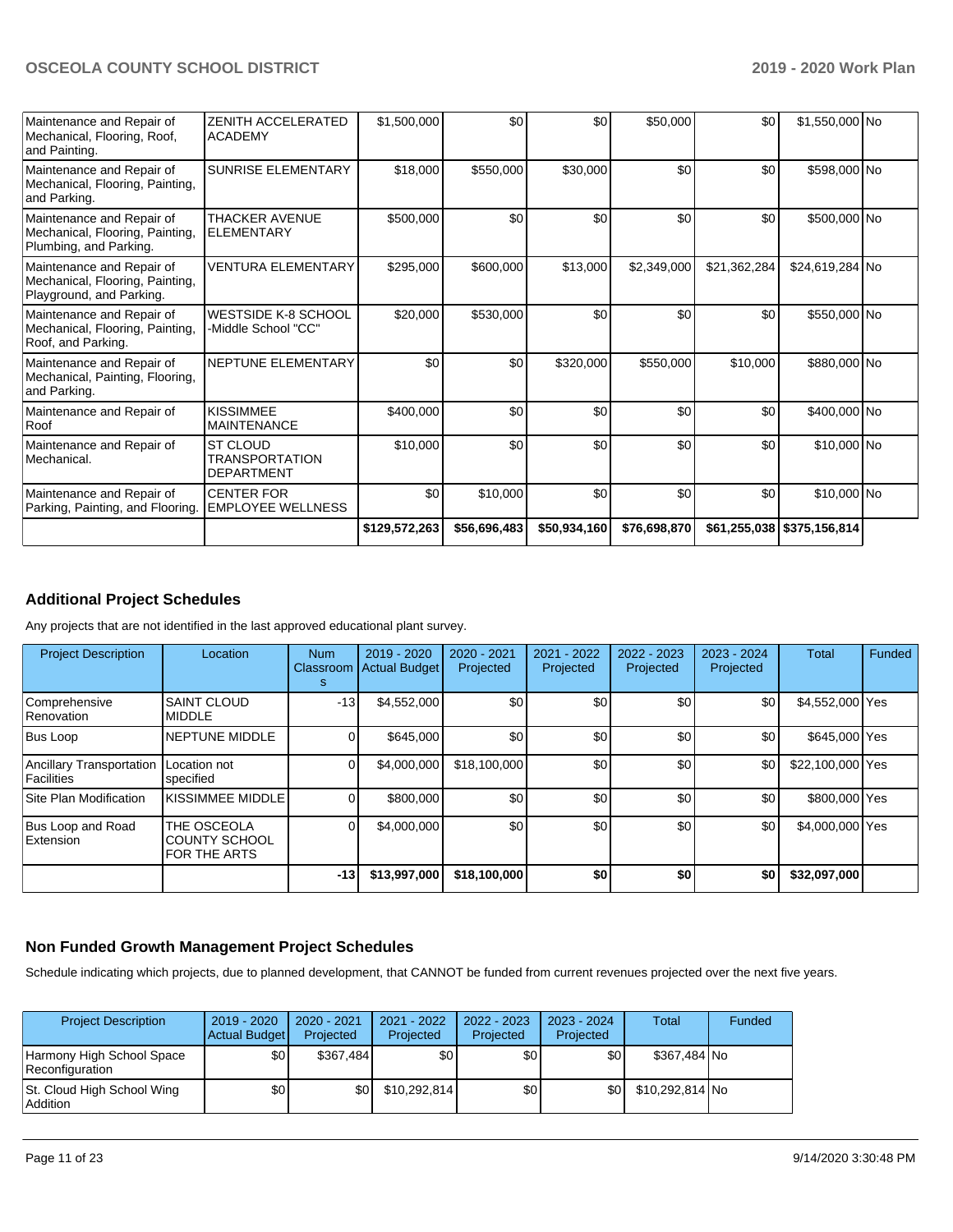| East St. Cloud K-8 "DD" East<br>St. Cloud      | \$0 | \$0       | \$4,000,000  | \$38,779,358 | \$0 <sub>1</sub> | \$42,779,358 No |  |
|------------------------------------------------|-----|-----------|--------------|--------------|------------------|-----------------|--|
| Neptune Middle School Space<br>Reconfiguration | \$0 | \$0       | \$0          | \$٥Ι         | \$1,200,000      | \$1,200,000 No  |  |
| Pleasant Hill Elementary<br>Conversion K-8     | \$0 | \$٥١      | \$16,539,346 | \$0          | \$0              | \$16,539,346 No |  |
|                                                | \$0 | \$367.484 | \$30,832,160 | \$38,779,358 | \$1,200,000      | \$71,179,002    |  |

# **Tracking**

# **Capacity Tracking**

| Location                                    | $2019 -$<br>2020 Satis.<br>Stu. Sta. | Actual<br>$2019 -$<br><b>2020 FISH</b><br>Capacity | Actual<br>$2018 -$<br>2019<br><b>COFTE</b> | # Class<br><b>Rooms</b> | Actual<br>Average<br>$2019 -$<br>2020 Class<br><b>Size</b> | Actual<br>$2019 -$<br>2020<br><b>Utilization</b> | <b>New</b><br>Stu.<br>Capacity | <b>New</b><br>Rooms to<br>be<br>Added/Re<br>moved | Projected<br>$2023 -$<br>2024<br><b>COFTE</b> | Projected<br>$2023 -$<br>2024<br><b>Utilization</b> | Projected<br>$2023 -$<br>2024 Class<br><b>Size</b> |
|---------------------------------------------|--------------------------------------|----------------------------------------------------|--------------------------------------------|-------------------------|------------------------------------------------------------|--------------------------------------------------|--------------------------------|---------------------------------------------------|-----------------------------------------------|-----------------------------------------------------|----------------------------------------------------|
| <b>CENTRAL AVENUE</b><br><b>ELEMENTARY</b>  | 1.016                                | 1.016                                              | 645                                        | 52                      | 12                                                         | 63.00 %                                          | $\Omega$                       | $\Omega$                                          | 632                                           | 62.00%                                              | 12                                                 |
| <b>HIGHLANDS</b><br><b>ELEMENTARY</b>       | 1.075                                | 1.075                                              | 814                                        | 60                      | 14                                                         | 76.00 %                                          | $\Omega$                       | $\Omega$                                          | 807                                           | 75.00 %                                             | 13                                                 |
| OSCEOLA SENIOR HIGH                         | 3,076                                | 2,922                                              | 2,342                                      | 129                     | 18                                                         | 80.00 %                                          | $\Omega$                       | $\Omega$                                          | 2,516                                         | 86.00 %                                             | 20                                                 |
| <b>DENN JOHN MIDDLE</b>                     | 1,429                                | 1,286                                              | 964                                        | 65                      | 15                                                         | 75.00 %                                          | $-21$                          | $-1$                                              | 1.032                                         | 82.00 %                                             | 16                                                 |
| <b>THACKER AVENUE</b><br><b>ELEMENTARY</b>  | 928                                  | 928                                                | 813                                        | 52                      | 16                                                         | 88.00 %                                          | $\Omega$                       | $\Omega$                                          | 856                                           | 92.00 %                                             | 16                                                 |
| <b>ROSS E JEFFRIES</b><br><b>ELEMENTARY</b> | 251                                  | $\Omega$                                           | 10                                         | 14                      | $\mathbf{1}$                                               | 0.00%                                            | $\Omega$                       | $\Omega$                                          | $\Omega$                                      | 0.00%                                               | $\Omega$                                           |
| <b>ST CLOUD SENIOR</b><br><b>HIGH</b>       | 2,431                                | 2.309                                              | 1.987                                      | 100                     | 20                                                         | 86.00 %                                          | $\Omega$                       | $\Omega$                                          | 2.231                                         | 97.00 %                                             | 22                                                 |
| <b>MICHIGAN AVENUE</b><br><b>ELEMENTARY</b> | 951                                  | 951                                                | 631                                        | 52                      | 12                                                         | 66.00 %                                          | $\Omega$                       | $\Omega$                                          | 634                                           | 67.00 %                                             | 12                                                 |
| <b>SAINT CLOUD MIDDLE</b>                   | 1,725                                | 1,552                                              | 1,455                                      | 74                      | 20                                                         | 94.00 %                                          | $\Omega$                       | $\Omega$                                          | 1,276                                         | 82.00 %                                             | 17                                                 |
| <b>REEDY CREEK</b><br><b>ELEMENTARY</b>     | 1.179                                | 1.179                                              | 1,050                                      | 61                      | 17                                                         | 89.00 %                                          | $\Omega$                       | $\overline{0}$                                    | 1.111                                         | 94.00 %                                             | 18                                                 |
| <b>NEPTUNE MIDDLE</b>                       | 1.661                                | 1.494                                              | 1.330                                      | 71                      | 19                                                         | 89.00 %                                          | $\Omega$                       | $\Omega$                                          | 1.096                                         | 73.00 %                                             | 15                                                 |
| <b>VENTURA ELEMENTARY</b>                   | 1,084                                | 1,084                                              | 832                                        | 58                      | 14                                                         | 77.00 %                                          | $\Omega$                       | $\Omega$                                          | 874                                           | 81.00%                                              | 15                                                 |
| <b>BOGGY CREEK</b><br><b>ELEMENTARY</b>     | 860                                  | 860                                                | 673                                        | 48                      | 14                                                         | 78.00%                                           | $\Omega$                       | $\Omega$                                          | 699                                           | 81.00%                                              | 15                                                 |
| <b>HICKORY TREE</b><br><b>ELEMENTARY</b>    | 1,152                                | 1,152                                              | 966                                        | 58                      | 17                                                         | 84.00%                                           | $\Omega$                       | $\Omega$                                          | 1.099                                         | 95.00 %                                             | 19                                                 |
| <b>GATEWAY SENIOR HIGH</b>                  | 3,074                                | 2,920                                              | 1,707                                      | 124                     | 14                                                         | 58.00 %                                          | $\Omega$                       | $\Omega$                                          | 1.673                                         | 57.00 %                                             | 13                                                 |
| <b>MILL CREEK</b><br><b>ELEMENTARY</b>      | 1,120                                | 1,120                                              | 883                                        | 60                      | 15                                                         | 79.00 %                                          | $\Omega$                       | $\Omega$                                          | 911                                           | 81.00%                                              | 15                                                 |
| <b>LAKEVIEW</b><br><b>ELEMENTARY</b>        | 808                                  | 808                                                | 677                                        | 44                      | 15                                                         | 84.00%                                           | $\Omega$                       | $\Omega$                                          | 686                                           | 85.00 %                                             | 16                                                 |
| PLEASANT HILL<br><b>ELEMENTARY</b>          | 1,056                                | 1,056                                              | 763                                        | 58                      | 13                                                         | 72.00 %                                          | $\Omega$                       | $\Omega$                                          | 771                                           | 73.00 %                                             | 13                                                 |
| <b>PARKWAY MIDDLE</b>                       | 1,268                                | 1,141                                              | 958                                        | 54                      | 18                                                         | 84.00 %                                          | $\Omega$                       | $\Omega$                                          | 960                                           | 84.00 %                                             | 18                                                 |
| <b>DEERWOOD</b><br><b>ELEMENTARY</b>        | 990                                  | 990                                                | 549                                        | 55                      | 10                                                         | 55.00 %                                          | $\Omega$                       | $\Omega$                                          | 559                                           | 56.00 %                                             | 10 <sup>1</sup>                                    |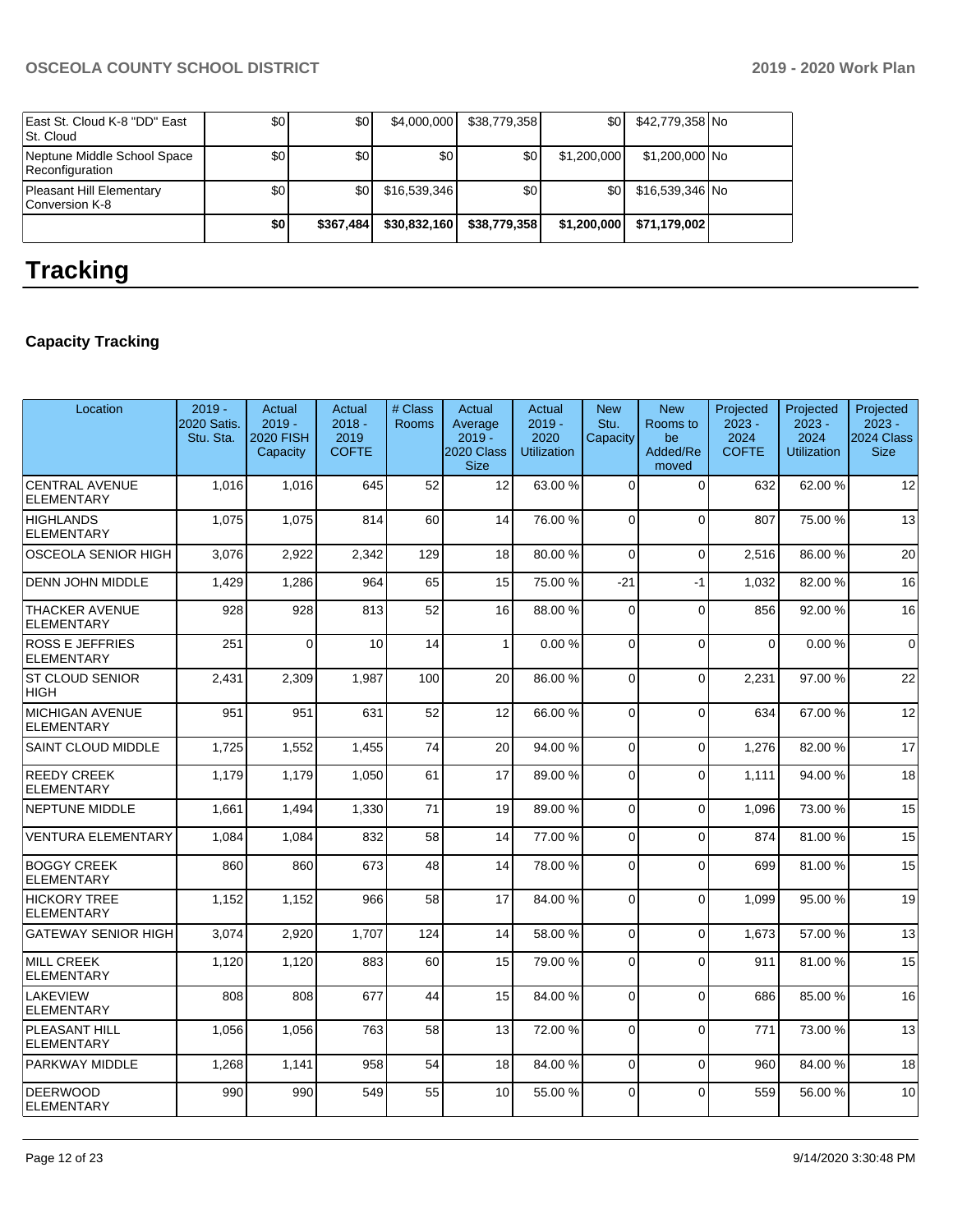| <b>POINCIANA SENIOR</b><br><b>HIGH</b>                             | 2,509 | 2,383          | 2,030    | 105            | 19           | 85.00 %   | 475         | 20          | 2,081 | 73.00 %  | 17          |
|--------------------------------------------------------------------|-------|----------------|----------|----------------|--------------|-----------|-------------|-------------|-------|----------|-------------|
| <b>CYPRESS ELEMENTARY</b>                                          | 800   | 800            | 609      | 44             | 14           | 76.00%    | 0           | $\Omega$    | 611   | 76.00 %  | 14          |
| <b>OSCEOLA TECHNICAL</b><br><b>COLLEGE</b>                         | 1,479 | 1,331          | 546      | 66             | 8            | 41.00%    | 0           | $\Omega$    | 566   | 43.00 %  | 9           |
| <b>HORIZON MIDDLE</b>                                              | 1,733 | 1,559          | 1,334    | 74             | 18           | 86.00 %   | $\mathbf 0$ | $\mathbf 0$ | 1,350 | 87.00 %  | 18          |
| <b>KISSIMMEE MIDDLE</b>                                            | 2,073 | 1,865          | 1,350    | 90             | 15           | 72.00%    | 0           | $\mathbf 0$ | 1,351 | 72.00 %  | 15          |
| <b>CELEBRATION SCHOOL</b>                                          | 1,936 | 1,742          | 1,498    | 89             | 17           | 86.00 %   | $\mathbf 0$ | $\mathbf 0$ | 1,599 | 92.00 %  | 18          |
| NARCOOSSEE MIDDLE<br><b>SCHOOL</b>                                 | 1,586 | 1,427          | 1,306    | 67             | 19           | 92.00 %   | 0           | $\mathbf 0$ | 1,141 | 80.00 %  | 17          |
| <b>DISCOVERY</b><br>INTERMEDIATE                                   | 1,459 | 1,313          | 953      | 63             | 15           | 73.00 %   | $\Omega$    | $\mathbf 0$ | 845   | 64.00 %  | 13          |
| <b>KISSIMMEE</b><br><b>ELEMENTARY</b>                              | 1,118 | 1,118          | 986      | 59             | 17           | 88.00 %   | 0           | $\Omega$    | 1,047 | 94.00 %  | 18          |
| <b>ADULT LEARNING</b><br><b>CENTER OSCEOLA NEW</b>                 | 408   | $\Omega$       | $\Omega$ | 18             | $\mathbf 0$  | 0.00%     | $\mathbf 0$ | $\mathbf 0$ | 0     | 0.00%    | $\mathbf 0$ |
| <b>POINCIANA</b><br><b>ELEMENTARY</b>                              | 890   | 890            | 593      | 49             | 12           | 67.00 %   | $\Omega$    | $\mathbf 0$ | 596   | 67.00 %  | 12          |
| <b>CELEBRATION SENIOR</b><br><b>HIGH</b>                           | 2,890 | 2,745          | 2,553    | 118            | 22           | 93.00 %   | 0           | $\Omega$    | 2,778 | 101.00 % | 24          |
| PARTIN SETTLEMENT<br><b>ELEMENTARY</b>                             | 983   | 983            | 837      | 53             | 16           | 85.00 %   | $\mathbf 0$ | $\mathbf 0$ | 861   | 88.00 %  | 16          |
| <b>THE OSCEOLA COUNTY</b><br><b>SCHOOL FOR THE ARTS</b>            | 1,068 | 961            | 882      | 44             | 20           | 92.00 %   | $\Omega$    | $\mathbf 0$ | 930   | 97.00 %  | 21          |
| <b>HARMONY SENIOR</b><br><b>HIGH</b>                               | 2,457 | 2,334          | 1,794    | 102            | 18           | 77.00 %   | $\mathbf 0$ | $\Omega$    | 2,006 | 86.00 %  | 20          |
| <b>SUNRISE ELEMENTARY</b>                                          | 1,176 | 1,176          | 864      | 62             | 14           | 73.00 %   | $\mathbf 0$ | $\mathbf 0$ | 925   | 79.00 %  | 15          |
| <b>CHESTNUT</b><br><b>ELEMENTARY</b>                               | 1,088 | 1,088          | 687      | 58             | 12           | 63.00 %   | 0           | $\mathbf 0$ | 698   | 64.00 %  | 12          |
| <b>SAINT CLOUD</b><br><b>ELEMENTARY</b>                            | 1,186 | 1,186          | 979      | 63             | 16           | 83.00 %   | $\Omega$    | $\mathbf 0$ | 1,019 | 86.00 %  | 16          |
| <b>ZENITH ACCELERATED</b><br><b>ACADEMY</b>                        | 879   | 879            | 454      | 46             | 10           | 52.00 %   | $\Omega$    | $\Omega$    | 469   | 53.00 %  | 10          |
| LIBERTY HIGH SCHOOL                                                | 2,319 | 2,203          | 1,964    | 96             | 20           | 89.00 %   | 143         | 6           | 1,933 | 82.00%   | 19          |
| <b>NEPTUNE ELEMENTARY</b>                                          | 1,154 | 1,154          | 1,000    | 61             | 16           | 87.00 %   | 0           | $\mathbf 0$ | 1,056 | 92.00 %  | 17          |
| <b>FLORA RIDGE</b><br>ELEMENTARY                                   | 1,150 | 1,150          | 1,086    | 61             | 18           | 94.00%    | 0           | $\Omega$    | 1,182 | 103.00%  | 19          |
| HARMONY COMMUNITY<br><b>SCHOOL</b>                                 | 915   | 823            | 1,063    | 49             | 22           | 129.00 %  | 0           | $\mathbf 0$ | 901   | 109.00 % | 18          |
| <b>INEW BEGINNINGS</b><br><b>EDUCATIONAL</b><br><b>COMPLEX NEW</b> | 816   | 816            | 232      | 43             | 5            | 28.00 %   | 0           | $\mathbf 0$ | 172   | 21.00 %  | 4           |
| <b>NARCOOSSEE</b><br><b>ELEMENTARY</b>                             | 1,010 | 1,010          | 1,067    | 55             | 19           | 106.00%   | 0           | $\mathbf 0$ | 1,167 | 116.00%  | 21          |
| KOA ELEMENTARY                                                     | 898   | 898            | 622      | 49             | 13           | 69.00 %   | $\mathbf 0$ | $\mathbf 0$ | 623   | 69.00 %  | 13          |
| <b>WESTSIDE K-8 SCHOOL</b><br>-Middle School "CC"                  | 1,912 | 1,720          | 1,638    | 88             | 19           | 95.00 %   | $\mathbf 0$ | $\mathbf 0$ | 1,680 | 98.00 %  | 19          |
| <b>EAST LAKE</b><br><b>ELEMENTARY</b>                              | 1,092 | 1,092          | 928      | 60             | 15           | 85.00 %   | 0           | $\Omega$    | 944   | 86.00 %  | 16          |
| <b>OSCEOLA TECHNICAL</b><br>COLLEGE-POINCIANA<br><b>CAMPUS</b>     | 133   | 199            | 10       | $\overline{7}$ | $\mathbf{1}$ | 5.00 %    | $\mathbf 0$ | $\mathbf 0$ | 0     | 0.00%    | 0           |
| TOHOPEKALIGA HIGH<br> SCHOOL                                       | 3,087 | $\overline{0}$ | 2,157    | 134            | 16           | $0.00 \%$ | 0           | $\mathbf 0$ | 2,444 | 0.00%    | 18          |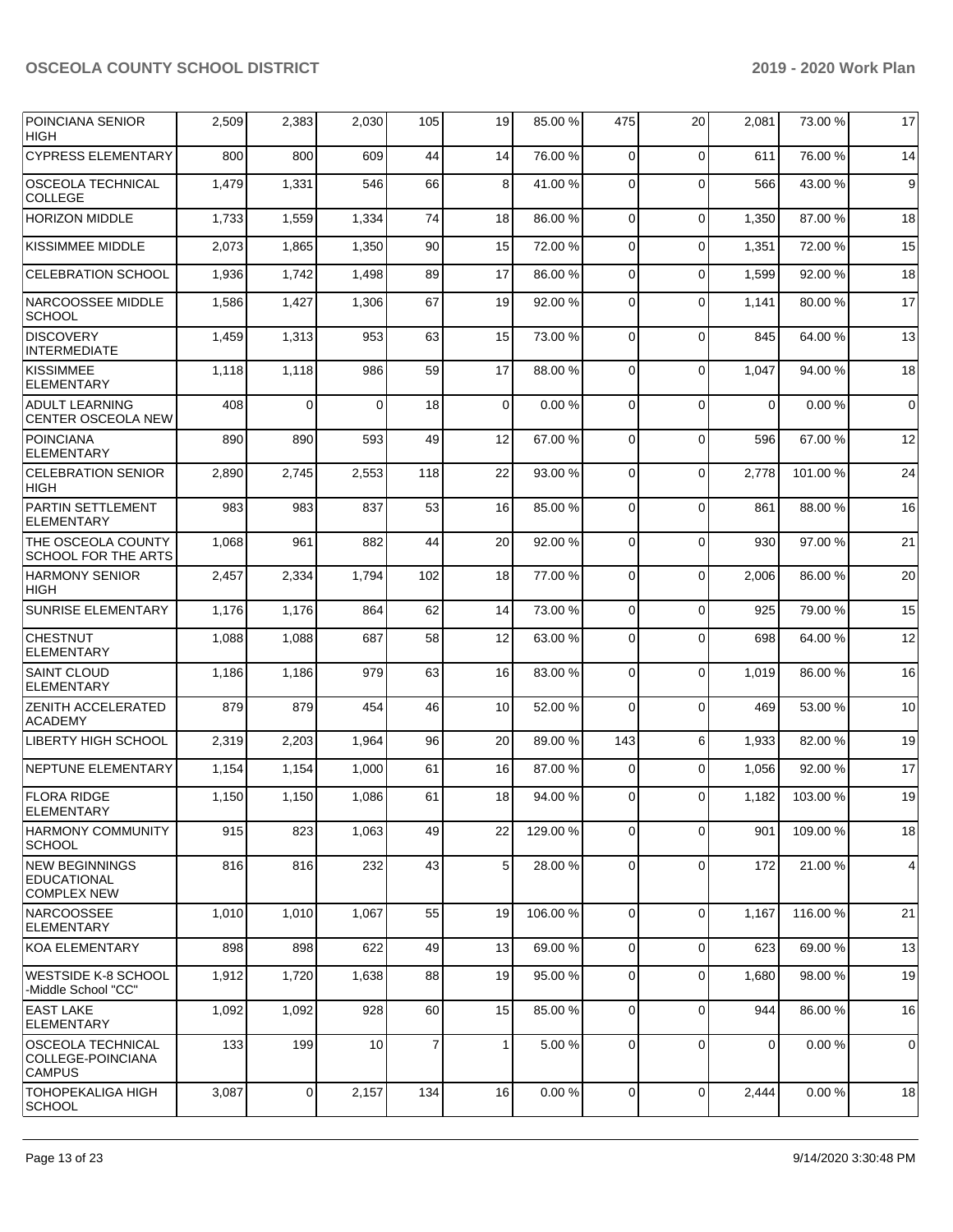| <b>HARMONY MIDDLE</b><br><b>SCHOOL</b> | .456   |        |        | 67    |    | $0.00 \%$ |     |    | 940    | $0.00\%$  | 14 |
|----------------------------------------|--------|--------|--------|-------|----|-----------|-----|----|--------|-----------|----|
| <b>INEOCITY ACADEMY</b>                | 625    |        |        | 23    |    | 0.00%     |     |    | 228    | $0.00 \%$ | 10 |
|                                        | 71.419 | 62,688 | 52,066 | 3,352 | 16 | 83.06 %   | 597 | 25 | 54.566 | 86.22 %   | 16 |

The COFTE Projected Total (54,566) for 2023 - 2024 must match the Official Forecasted COFTE Total (54,566 ) for 2023 - 2024 before this section can be completed. In the event that the COFTE Projected Total does not match the Official forecasted COFTE, then the Balanced Projected COFTE Table should be used to balance COFTE.

| Projected COFTE for 2023 - 2024 |        |
|---------------------------------|--------|
| Elementary (PK-3)               | 15,798 |
| Middle (4-8)                    | 19,255 |
| High (9-12)                     | 19,513 |
|                                 | 54.566 |

| <b>Grade Level Type</b> | <b>Balanced Projected</b><br>COFTE for 2023 - 2024 |
|-------------------------|----------------------------------------------------|
| Elementary (PK-3)       |                                                    |
| Middle $(4-8)$          |                                                    |
| High (9-12)             |                                                    |
|                         | 54,566                                             |

#### **Relocatable Replacement**

Number of relocatable classrooms clearly identified and scheduled for replacement in the school board adopted financially feasible 5-year district work program.

| Location                                 | 2019 - 2020     | $2020 - 2021$ | 2021 - 2022   2022 - 2023   2023 - 2024   Year 5 Total |                 |
|------------------------------------------|-----------------|---------------|--------------------------------------------------------|-----------------|
| IKISSIMMEE MIDDLE                        | 10              |               |                                                        | 10              |
| <b>Total Relocatable Replacements: I</b> | 10 <sub>1</sub> |               |                                                        | 10 <sup>1</sup> |

#### **Charter Schools Tracking**

Information regarding the use of charter schools.

| Location-Type                                       | # Relocatable<br>units or<br>permanent<br>classrooms | Owner        | Year Started or<br>Scheduled | <b>Student</b><br><b>Stations</b> | <b>Students</b><br>Enrolled | Years in<br>Contract | <b>Total Charter</b><br><b>Students</b><br>projected for<br>2023 - 2024 |
|-----------------------------------------------------|------------------------------------------------------|--------------|------------------------------|-----------------------------------|-----------------------------|----------------------|-------------------------------------------------------------------------|
| BridgePrep Academy K-8                              |                                                      | 41 OTHER     | 2018                         | 902                               | 643                         |                      | 1,000                                                                   |
| American Classical Charter<br>Academy               |                                                      | 30 OTHER     | 2019                         | 660                               | 84                          |                      | 728                                                                     |
| Creative Inspiration Journey<br>School of St. Cloud |                                                      | 28 OTHER     | 2019                         | 616                               | 274                         | 5                    | 676                                                                     |
| Mater Academy Prep. High<br>School                  |                                                      | 13 OTHER     | 2019                         | 325                               | 78                          |                      | 250                                                                     |
| New Dimensions HS                                   |                                                      | 20 OTHER     | 1998                         | 500                               | 470                         | 15                   | 470                                                                     |
| Kissimmee Charter Academy                           |                                                      | 34 MUNICIPAL | 2000                         | 748                               | 728                         | 2                    | 790                                                                     |
| Four Corners Charter School                         |                                                      | 44 OTHER     | 2000                         | 968                               | 933                         | 5                    | 1,058                                                                   |
| P.M. Wells Charter Academy                          |                                                      | 40 OTHER     | 2001                         | 880                               | 722                         | 10                   | 698                                                                     |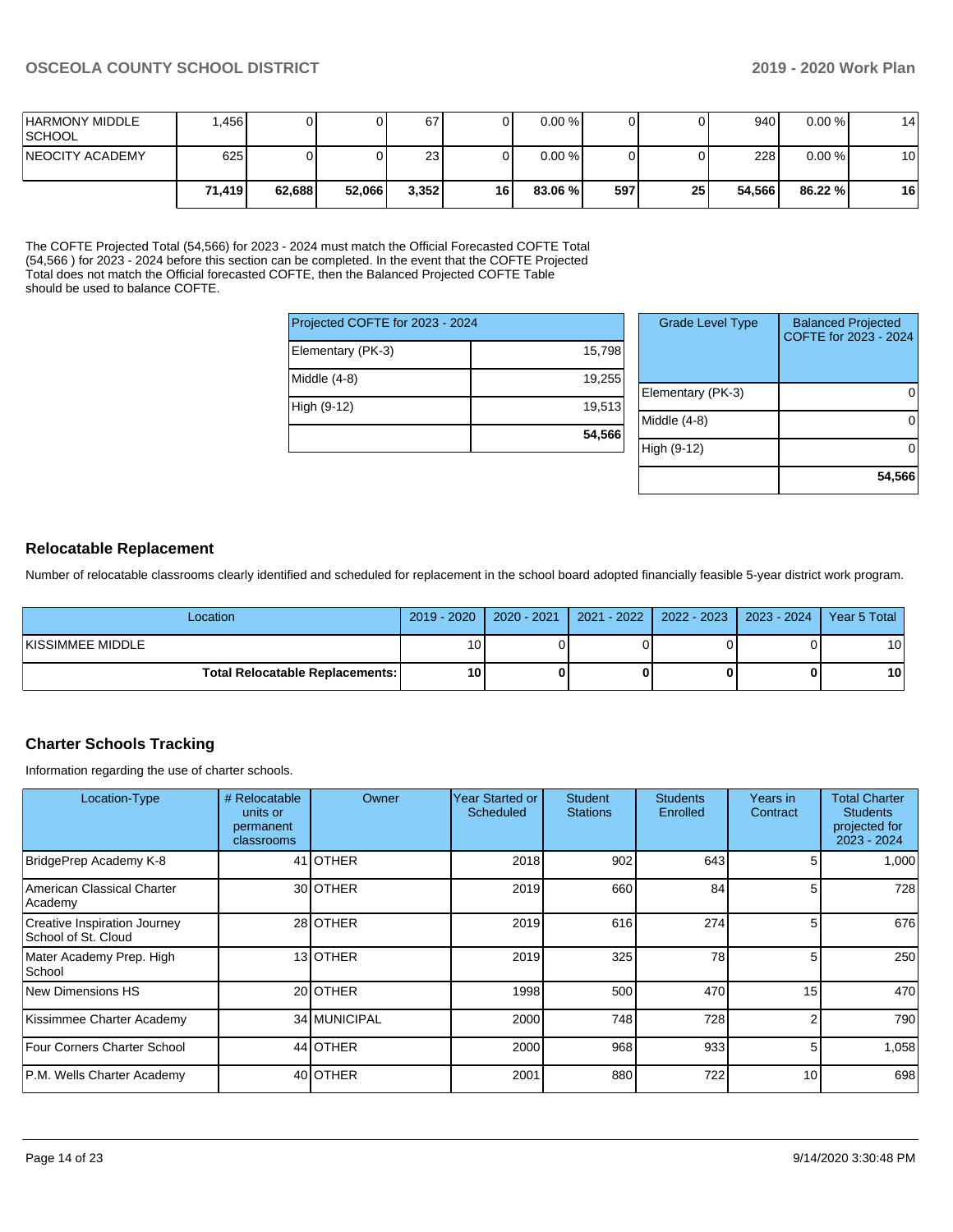| <b>UCP Child Development Center</b><br>Charter School       |     | 10 OTHER        | 2001 | 220    | 205    | 15             | 165    |
|-------------------------------------------------------------|-----|-----------------|------|--------|--------|----------------|--------|
| Canoe Creek Charter Academy                                 |     | 32 OTHER        | 2002 | 704    | 427    | 10             | 549    |
| Bellalago Charter Academy                                   |     | 80 SCHOOL BOARD | 2004 | 1,760  | 1,507  | 10             | 1,500  |
| Main Street High School                                     |     | 9OTHER          | 2009 | 225    | 337    | 5 <sup>1</sup> | 380    |
| Victory K8 of Osceola (F.K.A.<br>Avant Garde Academy K-8)   |     | 23 OTHER        | 2015 | 506    | 281    | 5              | 450    |
| Renaissance Charter School at<br>Poinciana                  |     | 57 OTHER        | 2012 | 1,254  | 835    | 5 <sup>1</sup> | 1,049  |
| Victory Charter School (F.K.A.<br>Avant Garde Academy 6-12) |     | 31 OTHER        | 2013 | 775    | 590    | 5              | 750    |
| Mater Brighton Lakes Academy                                |     | 54 OTHER        | 2015 | 1,188  | 958    | 5              | 1,145  |
| Four Corners Upper School                                   |     | 51 OTHER        | 2015 | 1,275  | 1,171  | 5 <sup>1</sup> | 1,200  |
| Renaissance Charter School at<br>Tapestry                   |     | 69 OTHER        | 2015 | 1,518  | 1,409  | 5              | 1,415  |
| Lincoln-Marti Charter School                                |     | 3 OTHER         | 2016 | 66     | 76     | 5 <sup>5</sup> | 500    |
| Osceola Science Charter                                     |     | 57 OTHER        | 2016 | 1,254  | 668    | 5              | 800    |
| Mater Palms Academy                                         |     | 32 OTHER        | 2017 | 704    | 704    | 5 <sup>1</sup> | 750    |
| Renaissance Charter School at<br><b>Boggy Creek</b>         |     | 58 OTHER        | 2017 | 1,276  | 568    | 5              | 1,145  |
| St. Cloud Preparatory Academy<br>$K-12$                     |     | 37 OTHER        | 2017 | 925    | 541    | 5              | 750    |
| Sports Leadership and<br>Management Inc.                    |     | 10 OTHER        | 2018 | 250    | 139    | 5              | 384    |
| Mater Academy @ St. Cloud                                   |     | 26 OTHER        | 2018 | 572    | 217    | 5 <sup>1</sup> | 750    |
|                                                             | 889 |                 |      | 20,071 | 14,565 |                | 19,352 |

#### **Special Purpose Classrooms Tracking**

The number of classrooms that will be used for certain special purposes in the current year, by facility and type of classroom, that the district will, 1), not use for educational purposes, and 2), the co-teaching classrooms that are not open plan classrooms and will be used for educational purposes.

| School                                           | School Type                            | $\parallel$ # of Elementary # of Middle 4-8<br>K-3 Classrooms | <b>Classrooms</b> | $\#$ of High 9-12<br><b>Classrooms</b> | # of $ESE$<br><b>Classrooms</b> | # of Combo<br><b>Classrooms</b> | Total<br><b>Classrooms</b> |
|--------------------------------------------------|----------------------------------------|---------------------------------------------------------------|-------------------|----------------------------------------|---------------------------------|---------------------------------|----------------------------|
| <b>IROSS E JEFFRIES ELEMENTARY I Educational</b> |                                        |                                                               |                   |                                        |                                 |                                 | 14                         |
|                                                  | <b>Total Educational Classrooms: I</b> |                                                               |                   |                                        |                                 |                                 | 14 <sup>1</sup>            |

| School                         | <b>School Type</b> | # of Elementary<br>K-3 Classrooms | # of Middle 4-8<br><b>Classrooms</b> | # of High $9-12$<br><b>Classrooms</b> | # of $ESE$<br>Classrooms | # of Combo<br><b>Classrooms</b> | Total<br><b>Classrooms</b> |
|--------------------------------|--------------------|-----------------------------------|--------------------------------------|---------------------------------------|--------------------------|---------------------------------|----------------------------|
| <b>IREEDY CREEK ELEMENTARY</b> | Co-Teaching        |                                   |                                      |                                       |                          |                                 |                            |
| VENTURA ELEMENTARY             | Co-Teaching        |                                   |                                      |                                       |                          |                                 |                            |
| HICKORY TREE ELEMENTARY        | Co-Teaching        |                                   |                                      |                                       |                          |                                 |                            |
| <b>INEPTUNE ELEMENTARY</b>     | Co-Teaching        |                                   |                                      |                                       |                          |                                 |                            |
| <b>FLORA RIDGE ELEMENTARY</b>  | Co-Teaching        |                                   |                                      |                                       |                          |                                 |                            |
| <b>INARCOOSSEE ELEMENTARY</b>  | Co-Teaching        |                                   |                                      |                                       |                          |                                 | 5                          |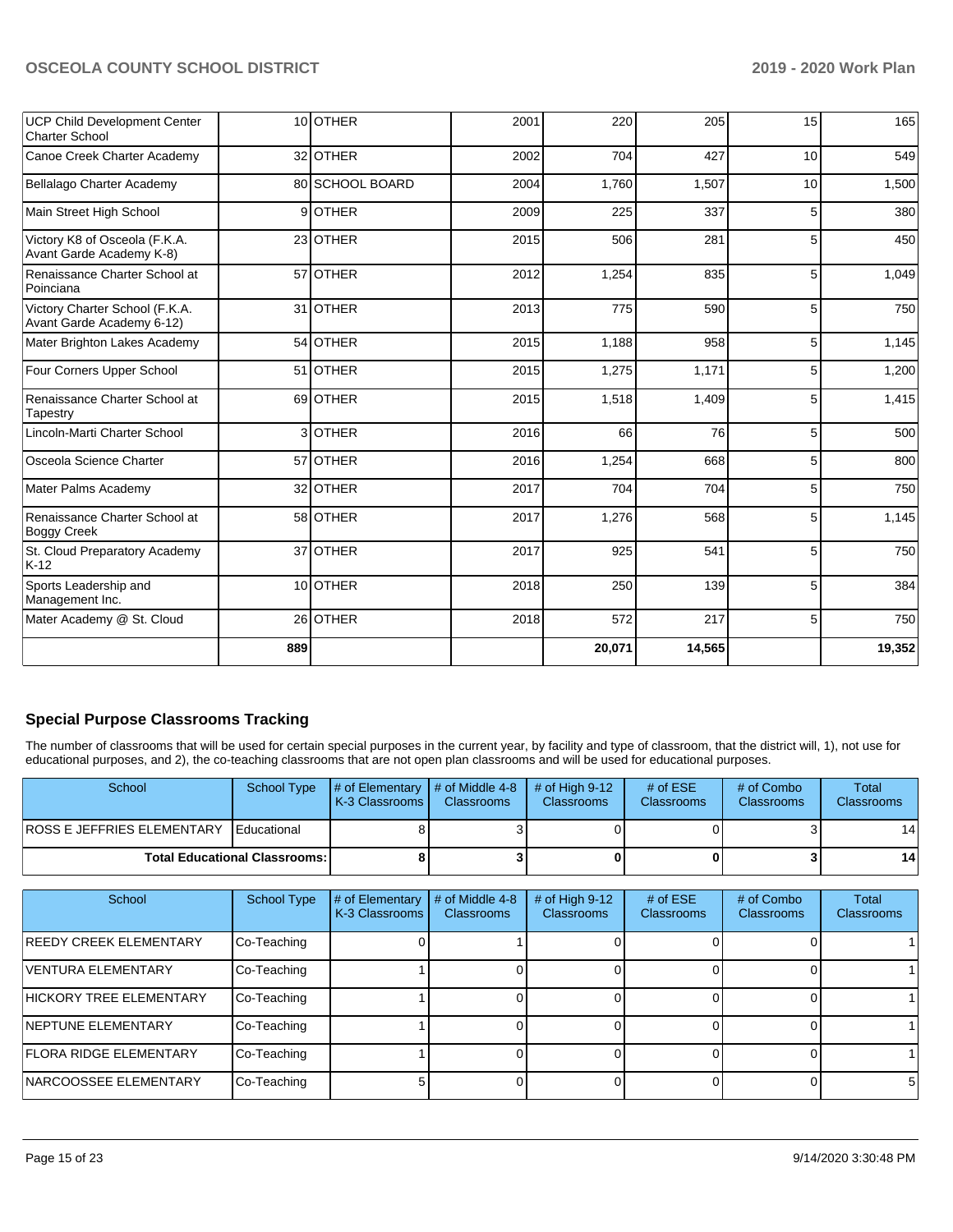| WESTSIDE K-8 SCHOOL -Middle<br>│School "CC" | Co-Teaching                          |   |  |  |    |
|---------------------------------------------|--------------------------------------|---|--|--|----|
| IEAST LAKE ELEMENTARY                       | Co-Teaching                          |   |  |  |    |
|                                             | <b>Total Co-Teaching Classrooms:</b> | 4 |  |  | 15 |

#### **Infrastructure Tracking**

**Necessary offsite infrastructure requirements resulting from expansions or new schools. This section should include infrastructure information related to capacity project schedules and other project schedules (Section 4).** 

K-8 School "AA" Kindred - will require utility connections, sidewalks, and possible driveway connections.

Elementary School "A" - Celebration will require utility connections, sidewalks, and possible driveway connections.

Elementary School "C" Old Hickory Estates will require utility connections, sidewalks, and possible driveway connections.

K-8 School "BB" Westside Relief - will require utility connections, sidewalks, and possible driveway connections.

K-8 School "CC" Buena Lago - will require utility connections, sidewalks, and possible driveway connections.

K-8 School "DD" East St. Cloud - will require utility connections, sidewalks, and possible driveway connections.

**Proposed location of planned facilities, whether those locations are consistent with the comprehensive plans of all affected local governments, and recommendations for infrastructure and other improvements to land adjacent to existing facilities. Provisions of 1013.33(12), (13) and (14) and 1013.36 must be addressed for new facilities planned within the 1st three years of the plan (Section 5).** 

Kindred K-8 Elementary School "A" - Celebration Westside Relief School - West Kissimmee

**Consistent with Comp Plan?** Yes

#### **Net New Classrooms**

The number of classrooms, by grade level and type of construction, that were added during the last fiscal year.

| List the net new classrooms added in the 2018 - 2019 fiscal year.                                                                                       |                              |                                   |                                | List the net new classrooms to be added in the 2019 - 2020 fiscal<br>year. |                                     |                            |                                |                        |
|---------------------------------------------------------------------------------------------------------------------------------------------------------|------------------------------|-----------------------------------|--------------------------------|----------------------------------------------------------------------------|-------------------------------------|----------------------------|--------------------------------|------------------------|
| "Classrooms" is defined as capacity carrying classrooms that are added to increase<br>capacity to enable the district to meet the Class Size Amendment. |                              |                                   |                                | Totals for fiscal year 2019 - 2020 should match totals in Section 15A.     |                                     |                            |                                |                        |
| Location                                                                                                                                                | $2018 - 2019$ #<br>Permanent | $2018 - 2019$ #<br><b>Modular</b> | $2018 - 2019$ #<br>Relocatable | $2018 - 2019$<br>Total                                                     | $2019 - 2020$ #<br><b>Permanent</b> | $2019 - 2020$ #<br>Modular | $2019 - 2020$ #<br>Relocatable | $2019 - 2020$<br>Total |
| Elementary (PK-3)                                                                                                                                       | 16 <sub>1</sub>              |                                   |                                | 16                                                                         |                                     |                            |                                | 0                      |
| Middle (4-8)                                                                                                                                            | 67                           |                                   |                                | 67                                                                         |                                     |                            | $-101$                         | $-11$                  |
| High (9-12)                                                                                                                                             | <b>29</b>                    |                                   |                                | 29                                                                         | 20                                  |                            | $-14$                          | 6                      |
|                                                                                                                                                         | 112 l                        |                                   |                                | 112                                                                        | 19                                  |                            | $-24$                          | -5                     |

#### **Relocatable Student Stations**

Number of students that will be educated in relocatable units, by school, in the current year, and the projected number of students for each of the years in the workplan.

| <b>Site</b>             | 2019 - 2020 | 2020 - 2021 | 2021 - 2022 | 2022 - 2023 | 2023 - 2024 | 5 Year Average |
|-------------------------|-------------|-------------|-------------|-------------|-------------|----------------|
| ISAINT CLOUD MIDDLE     | 1321        |             |             |             |             | 26             |
| IREEDY CREEK ELEMENTARY | 234         | 378         | 378         | 378I        | 378         | 349            |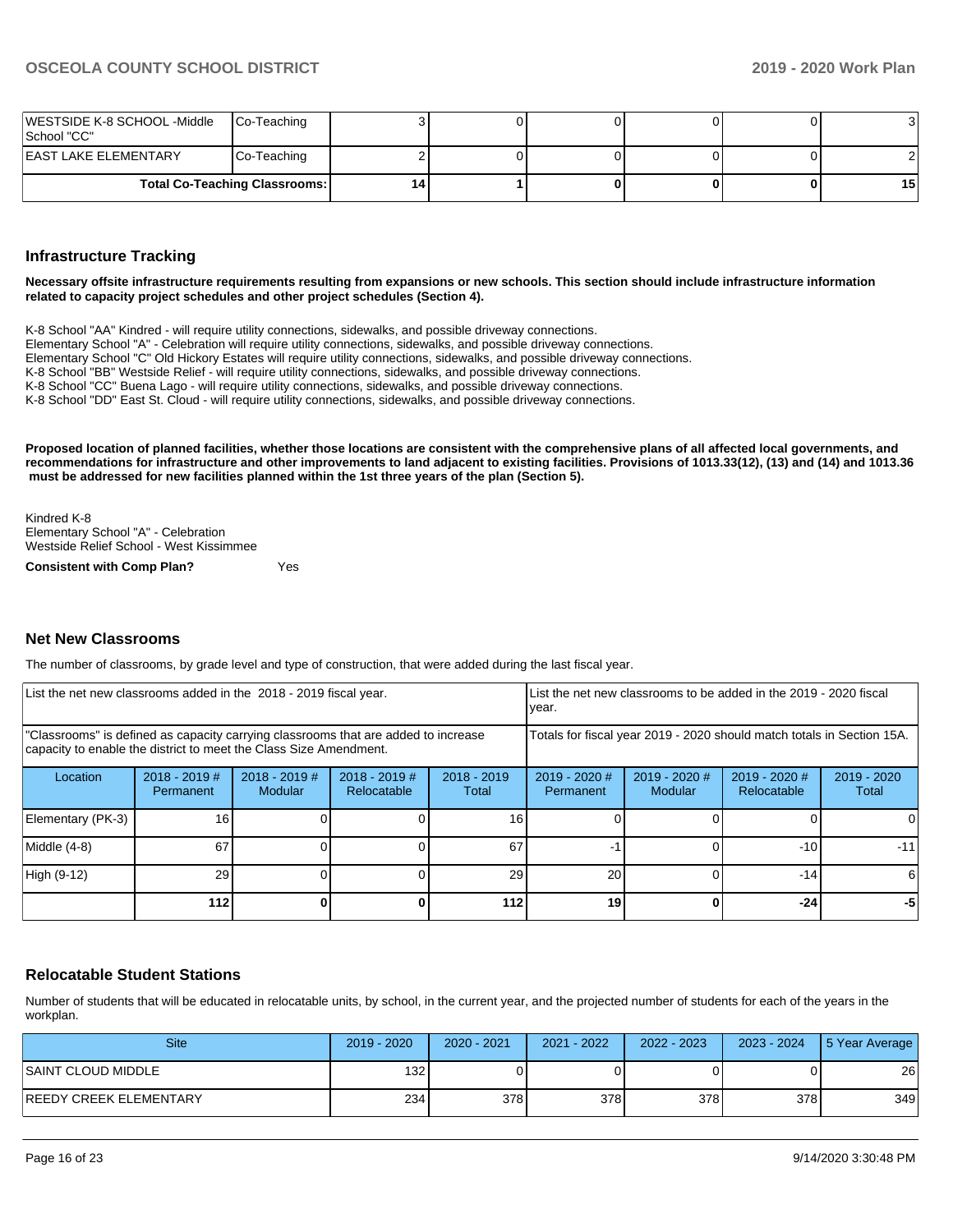| NEPTUNE MIDDLE                          | 110      | 110         | 110      | $\Omega$ | 0           | 66             |
|-----------------------------------------|----------|-------------|----------|----------|-------------|----------------|
| <b>VENTURA ELEMENTARY</b>               | 0        | 0           | 0        | $\Omega$ | $\Omega$    | $\overline{0}$ |
| <b>BOGGY CREEK ELEMENTARY</b>           | 36       | 36          | 36       | 36       | 36          | 36             |
| <b>HICKORY TREE ELEMENTARY</b>          | 198      | 198         | 198      | 198      | 198         | 198            |
| OSCEOLA SENIOR HIGH                     | 450      | 450         | 450      | 450      | 450         | 450            |
| DENN JOHN MIDDLE                        | 286      | 0           | 0        | $\Omega$ | $\Omega$    | 57             |
| THACKER AVENUE ELEMENTARY               | 0        | 72          | 72       | 72       | 72          | 58             |
| <b>ROSS E JEFFRIES ELEMENTARY</b>       | 0        | $\mathbf 0$ | 0        | $\Omega$ | $\Omega$    | $\overline{0}$ |
| <b>ST CLOUD SENIOR HIGH</b>             | 250      | 250         | 250      | 250      | 250         | 250            |
| MICHIGAN AVENUE ELEMENTARY              | 0        | 0           | 0        | $\Omega$ | $\Omega$    | 0              |
| <b>HARMONY COMMUNITY SCHOOL</b>         | 0        | $\mathbf 0$ | $\Omega$ | $\Omega$ | $\Omega$    | $\Omega$       |
| <b>ZENITH ACCELERATED ACADEMY</b>       | 0        | $\mathbf 0$ | 0        | $\Omega$ | $\Omega$    | 0              |
| <b>LIBERTY HIGH SCHOOL</b>              | 0        | $\mathbf 0$ | $\Omega$ | $\Omega$ | $\Omega$    | $\Omega$       |
| PARTIN SETTLEMENT ELEMENTARY            | 144      | 144         | 144      | 144      | 144         | 144            |
| CENTRAL AVENUE ELEMENTARY               | 0        | 0           | 0        | 0        | $\Omega$    | $\Omega$       |
| <b>HIGHLANDS ELEMENTARY</b>             | 66       | $\mathbf 0$ | $\Omega$ | $\Omega$ | $\Omega$    | 13             |
| THE OSCEOLA COUNTY SCHOOL FOR THE ARTS  | 269      | 269         | 269      | 269      | 269         | 269            |
| <b>HARMONY SENIOR HIGH</b>              | 0        | $\mathbf 0$ | 0        | $\Omega$ | $\Omega$    | $\mathbf 0$    |
| <b>SUNRISE ELEMENTARY</b>               | 66       | 66          | 66       | 66       | 138         | 80             |
| CHESTNUT ELEMENTARY                     | 0        | $\mathbf 0$ | 0        | $\Omega$ | $\Omega$    | $\mathbf 0$    |
| NEPTUNE ELEMENTARY                      | 0        | 88          | 132      | 132      | 132         | 97             |
| <b>FLORA RIDGE ELEMENTARY</b>           | 0        | 72          | 72       | 72       | 72          | 58             |
| <b>DISCOVERY INTERMEDIATE</b>           | $\Omega$ | $\mathbf 0$ | 0        | $\Omega$ | $\Omega$    | $\Omega$       |
| KISSIMMEE ELEMENTARY                    | 90       | 90          | 90       | 90       | 90          | 90             |
| ADULT LEARNING CENTER OSCEOLA NEW       | 0        | 0           | 0        | 0        | $\Omega$    | 0              |
| POINCIANA ELEMENTARY                    | 0        | $\mathbf 0$ | 0        | $\Omega$ | $\mathbf 0$ | $\overline{0}$ |
| <b>CELEBRATION SENIOR HIGH</b>          | 100      | 100         | 100      | 100      | 100         | 100            |
| OSCEOLA TECHNICAL COLLEGE               | 586      | 586         | 586      | 586      | 586         | 586            |
| <b>HORIZON MIDDLE</b>                   | 132      | 286         | 396      | 396      | 396         | 321            |
| KISSIMMEE MIDDLE                        | 440      | 220         | 220      | 220      | 220         | 264            |
| CELEBRATION SCHOOL                      | 0        | 0           | 0        | $\Omega$ | 0           | $\overline{0}$ |
| NARCOOSSEE MIDDLE SCHOOL                | 0        | 0           | 0        | $\Omega$ | $\mathbf 0$ | $\overline{0}$ |
| NEW BEGINNINGS EDUCATIONAL COMPLEX NEW  | $\Omega$ | $\mathbf 0$ | 0        | $\Omega$ | $\mathbf 0$ | $\overline{0}$ |
| NARCOOSSEE ELEMENTARY                   | 90       | 134         | 134      | 134      | 134         | 125            |
| <b>KOA ELEMENTARY</b>                   | $\Omega$ | $\mathbf 0$ | 0        | $\Omega$ | 0           | 0              |
| WESTSIDE K-8 SCHOOL -Middle School "CC" | 408      | 408         | 408      | 220      | 220         | 333            |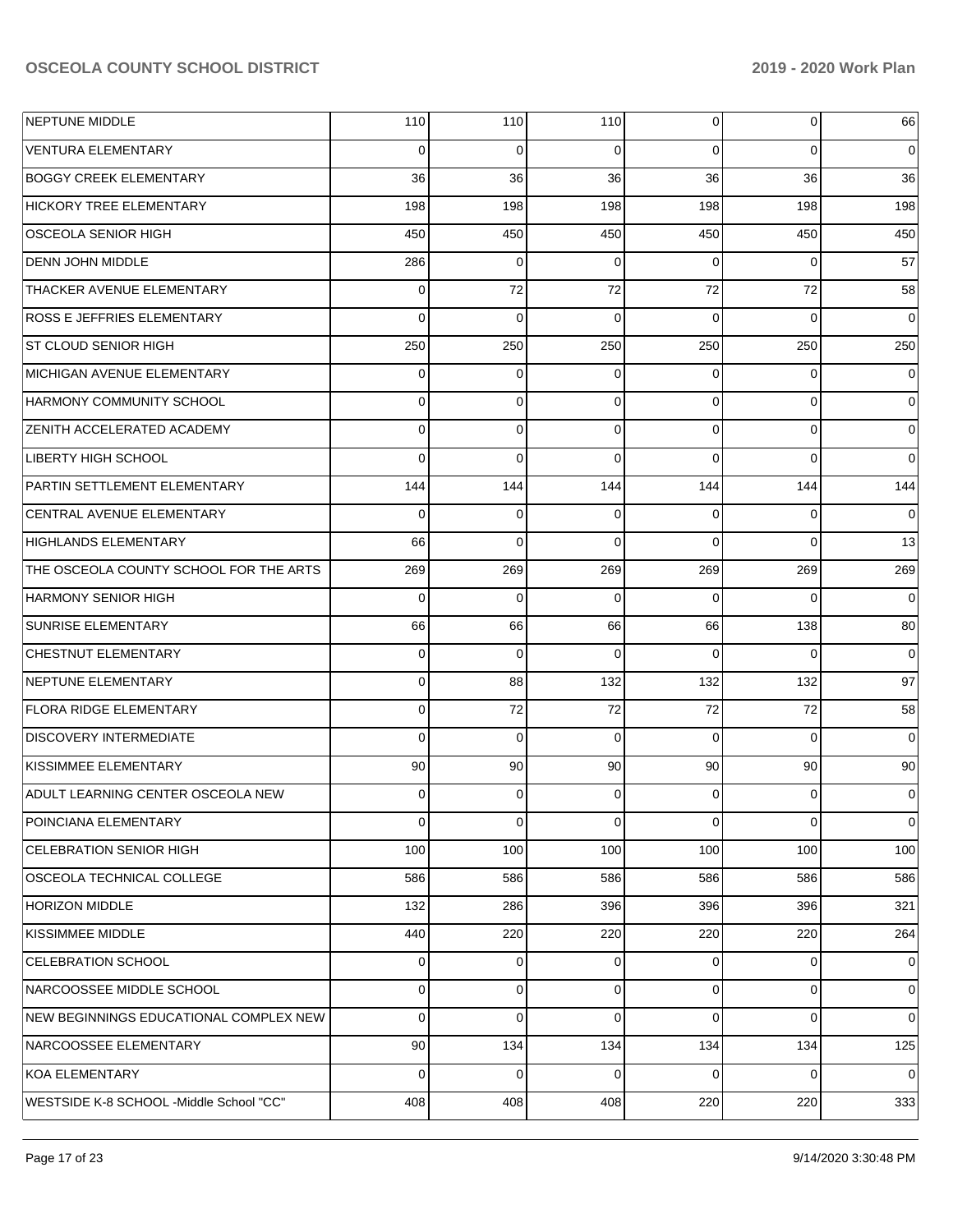| <b>EAST LAKE ELEMENTARY</b>                          | 126            | 126         | 126         | 126      | 126            | 126            |
|------------------------------------------------------|----------------|-------------|-------------|----------|----------------|----------------|
| OSCEOLA TECHNICAL COLLEGE-POINCIANA<br><b>CAMPUS</b> | 0              | $\Omega$    | $\Omega$    | $\Omega$ | $\Omega$       | 0              |
| TOHOPEKALIGA HIGH SCHOOL                             | 0              | $\Omega$    | $\Omega$    | $\Omega$ | $\mathbf 0$    | $\mathbf 0$    |
| <b>SAINT CLOUD ELEMENTARY</b>                        | 36             | 36          | 36          | 36       | 36             | 36             |
| POINCIANA SENIOR HIGH                                | 150            | 400         | 400         | 400      | 400            | 350            |
| <b>CYPRESS ELEMENTARY</b>                            | 18             | $\Omega$    | $\Omega$    | 0        | $\Omega$       | 4              |
| <b>GATEWAY SENIOR HIGH</b>                           | 850            | 500         | $\Omega$    | $\Omega$ | 0              | 270            |
| MILL CREEK ELEMENTARY                                | 0              | $\Omega$    | 0           | $\Omega$ | $\Omega$       | 0              |
| <b>LAKEVIEW ELEMENTARY</b>                           | 72             | 72          | 72          | 72       | 72             | 72             |
| PLEASANT HILL ELEMENTARY                             | 0              | $\Omega$    | 0           | 144      | 144            | 58             |
| PARKWAY MIDDLE                                       | 0              | $\Omega$    | 0           | $\Omega$ | $\Omega$       | $\Omega$       |
| <b>DEERWOOD ELEMENTARY</b>                           | 0              | $\Omega$    | 0           | $\Omega$ | $\Omega$       | 0              |
| <b>HARMONY MIDDLE SCHOOL</b>                         | $\Omega$       | $\Omega$    | $\Omega$    | $\Omega$ | $\Omega$       | $\mathbf 0$    |
| <b>NEOCITY ACADEMY</b>                               | $\overline{0}$ | $\mathbf 0$ | $\mathbf 0$ | $\Omega$ | $\overline{0}$ | $\overline{0}$ |
| Totals for OSCEOLA COUNTY SCHOOL DISTRICT            |                |             |             |          |                |                |
| Total students in relocatables by year.              | 5,339          | 5,091       | 4,745       | 4,591    | 4,663          | 4,886          |
| Total number of COFTE students projected by year.    | 52,351         | 52,764      | 53,452      | 53,931   | 54,566         | 53,413         |
| Percent in relocatables by year.                     | 10 %           | 10%         | 9%          | 9%       | 9%             | 9%             |

### **Leased Facilities Tracking**

Exising leased facilities and plans for the acquisition of leased facilities, including the number of classrooms and student stations, as reported in the educational plant survey, that are planned in that location at the end of the five year workplan.

| Location                               | # of Leased<br>Classrooms 2019 -<br>2020 | <b>FISH Student</b><br><b>Stations</b> | Owner                                     | # of Leased<br>Classrooms 2023 -<br>2024 | <b>FISH Student</b><br><b>Stations</b> |
|----------------------------------------|------------------------------------------|----------------------------------------|-------------------------------------------|------------------------------------------|----------------------------------------|
| <b>SAINT CLOUD ELEMENTARY</b>          | 2                                        |                                        | 36 Mobile Modular                         | 2                                        | 36                                     |
| <b>OSCEOLA TECHNICAL COLLEGE</b>       | 16 <sup>1</sup>                          |                                        | 386 William Scotsman                      | 16                                       | 386                                    |
| HORIZON MIDDLE                         | 61                                       |                                        | 132 William Scotsman                      | 16                                       | 352                                    |
| THE OSCEOLA COUNTY SCHOOL FOR THE ARTS |                                          |                                        | 172 Mobile Modular                        |                                          | 172                                    |
| CYPRESS ELEMENTARY                     |                                          |                                        | 18 William Scotsman                       | 0                                        | $\Omega$                               |
| PARTIN SETTLEMENT ELEMENTARY           | 8                                        |                                        | 144 William Scotsman                      | 8                                        | 144                                    |
| IOSCEOLA SENIOR HIGH                   | 18 <sup>1</sup>                          |                                        | 450 Mobile Modular                        | 18                                       | 450                                    |
| IDENN JOHN MIDDLE                      | 13 <sup>1</sup>                          |                                        | 286 Mobile Modular                        | $\Omega$                                 | $\Omega$                               |
| IST CLOUD SENIOR HIGH                  | 10 <sup>1</sup>                          |                                        | 250 William<br>Scotsman/Mobile<br>Modular | 10                                       | 250                                    |
| <b>NEPTUNE MIDDLE</b>                  | 5 <sup>1</sup>                           |                                        | 110 William Scotsman                      | $\Omega$                                 | $\Omega$                               |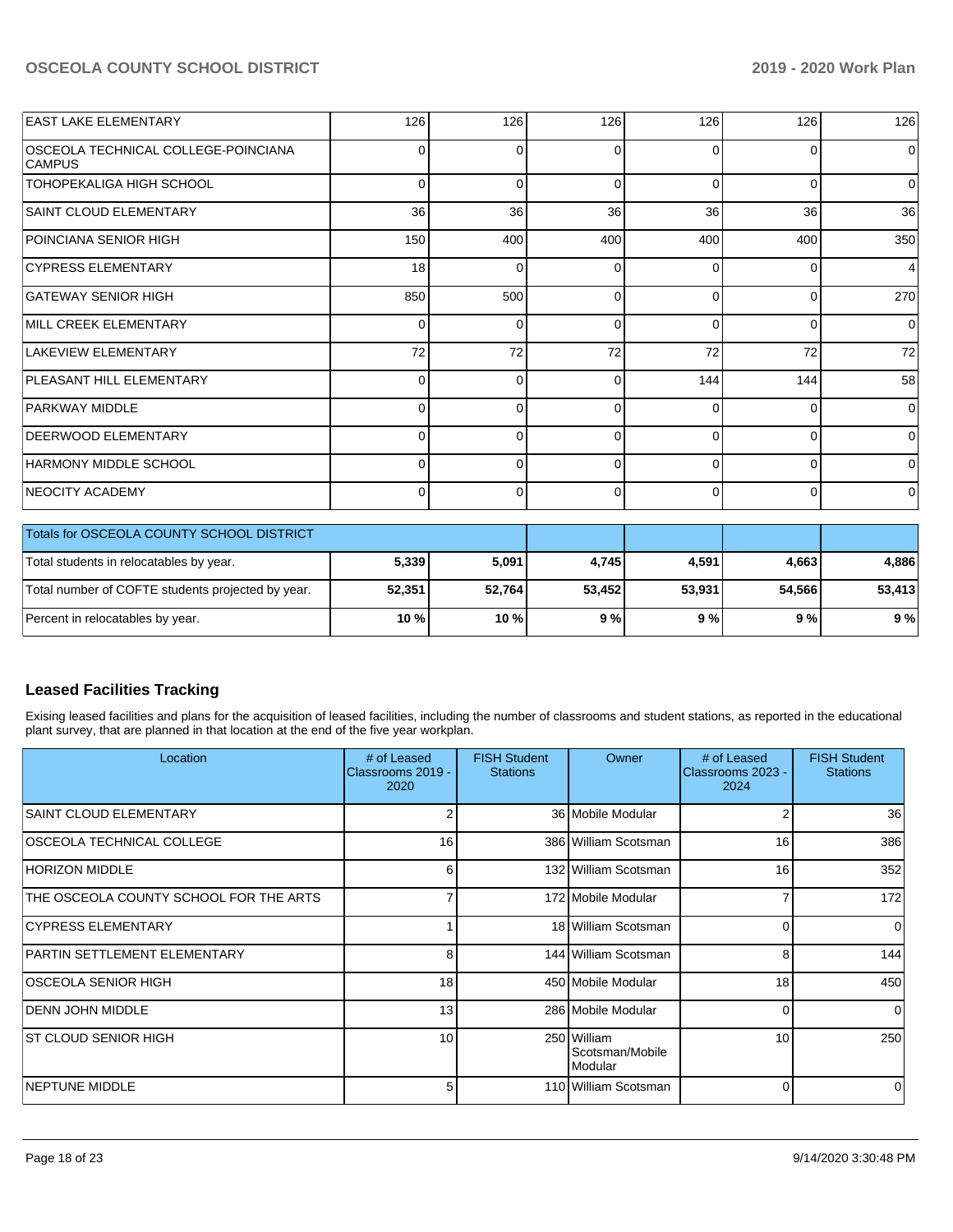| <b>GATEWAY SENIOR HIGH</b>              | 29             |          | 725 William Scotsman | 0              | $\overline{0}$ |
|-----------------------------------------|----------------|----------|----------------------|----------------|----------------|
| WESTSIDE K-8 SCHOOL -Middle School "CC" | 20             |          | 408 Mobile Modular   | 10             | 220            |
| KISSIMMEE ELEMENTARY                    | 5              |          | 90 Mobile Modular    | 5              | 90             |
| <b>HIGHLANDS ELEMENTARY</b>             | 3              |          | 66 Mobile Modular    | 0              | $\overline{0}$ |
| <b>REEDY CREEK ELEMENTARY</b>           | 10             |          | 212 Mobile Modular   | 18             | 378            |
| <b>SUNRISE ELEMENTARY</b>               | 3              |          | 66 Mobil Modular     | 7              | 138            |
| <b>EAST LAKE ELEMENTARY</b>             | $\overline{7}$ |          | 126 Mobile Modular   | $\overline{7}$ | 126            |
| KISSIMMEE MIDDLE                        | 10             |          | 220 Mobile Modular   | 10             | 220            |
| NARCOOSSEE ELEMENTARY                   | 5              |          | 90 Mobile Modular    | 7              | 134            |
| THACKER AVENUE ELEMENTARY               | $\overline{0}$ |          | 0 Mobile Modular     | 4              | 72             |
| <b>SAINT CLOUD MIDDLE</b>               | 6              |          | 132 Mobile Modular   | 0              | $\overline{0}$ |
| <b>HICKORY TREE ELEMENTARY</b>          | 9              |          | 198 Mobile Modular   | 9              | 198            |
| POINCIANA SENIOR HIGH                   | 6              |          | 150 Mobile Modular   | 16             | 400            |
| <b>CELEBRATION SENIOR HIGH</b>          | 4              |          | 100 Mobile Modular   | 4              | 100            |
| CENTRAL AVENUE ELEMENTARY               | $\mathbf 0$    | $\Omega$ |                      | 0              | $\overline{0}$ |
| ROSS E JEFFRIES ELEMENTARY              | $\mathbf 0$    | $\Omega$ |                      | 0              | $\overline{0}$ |
| MICHIGAN AVENUE ELEMENTARY              | $\mathbf 0$    | $\Omega$ |                      | 0              | $\overline{0}$ |
| <b>VENTURA ELEMENTARY</b>               | $\mathbf 0$    | $\Omega$ |                      | 0              | $\overline{0}$ |
| <b>BOGGY CREEK ELEMENTARY</b>           | $\overline{0}$ | $\Omega$ |                      | 0              | $\overline{0}$ |
| MILL CREEK ELEMENTARY                   | $\overline{0}$ | $\Omega$ |                      | 0              | $\overline{0}$ |
| <b>LAKEVIEW ELEMENTARY</b>              | $\overline{0}$ | $\Omega$ |                      | 0              | $\overline{0}$ |
| PLEASANT HILL ELEMENTARY                | $\overline{0}$ |          | 0 Mobile Modular     | 10             | 180            |
| <b>PARKWAY MIDDLE</b>                   | $\mathbf 0$    | $\Omega$ |                      | 0              | 0              |
| DEERWOOD ELEMENTARY                     | $\mathbf 0$    | $\Omega$ |                      | 0              | $\overline{0}$ |
| <b>CELEBRATION SCHOOL</b>               | 0              | $\Omega$ |                      | 0              | 0              |
| NARCOOSSEE MIDDLE SCHOOL                | 0              | $\Omega$ |                      | 0              | 0              |
| <b>DISCOVERY INTERMEDIATE</b>           | 0              | $\Omega$ |                      | 0              | $\overline{0}$ |
| ADULT LEARNING CENTER OSCEOLA NEW       | 0              | $\Omega$ |                      | 0              | $\overline{0}$ |
| POINCIANA ELEMENTARY                    | $\mathbf 0$    | $\Omega$ |                      | 0              | $\overline{0}$ |
| <b>HARMONY SENIOR HIGH</b>              | 0              | $\Omega$ |                      | 0              | $\overline{0}$ |
| <b>CHESTNUT ELEMENTARY</b>              | 0              | $\Omega$ |                      | 0              | $\overline{0}$ |
| <b>ZENITH ACCELERATED ACADEMY</b>       | 0              | $\Omega$ |                      | 0              | $\overline{0}$ |
| LIBERTY HIGH SCHOOL                     | $\mathbf 0$    | $\Omega$ |                      | 0              | $\overline{0}$ |
| NEPTUNE ELEMENTARY                      | 0              |          | 0 Mobile Modular     | 6              | 132            |
| <b>FLORA RIDGE ELEMENTARY</b>           | $\mathbf 0$    |          | 0 Mobile Modular     | 4              | 72             |
| NEW BEGINNINGS EDUCATIONAL COMPLEX NEW  | $\overline{0}$ | $\Omega$ |                      | 0              | 0              |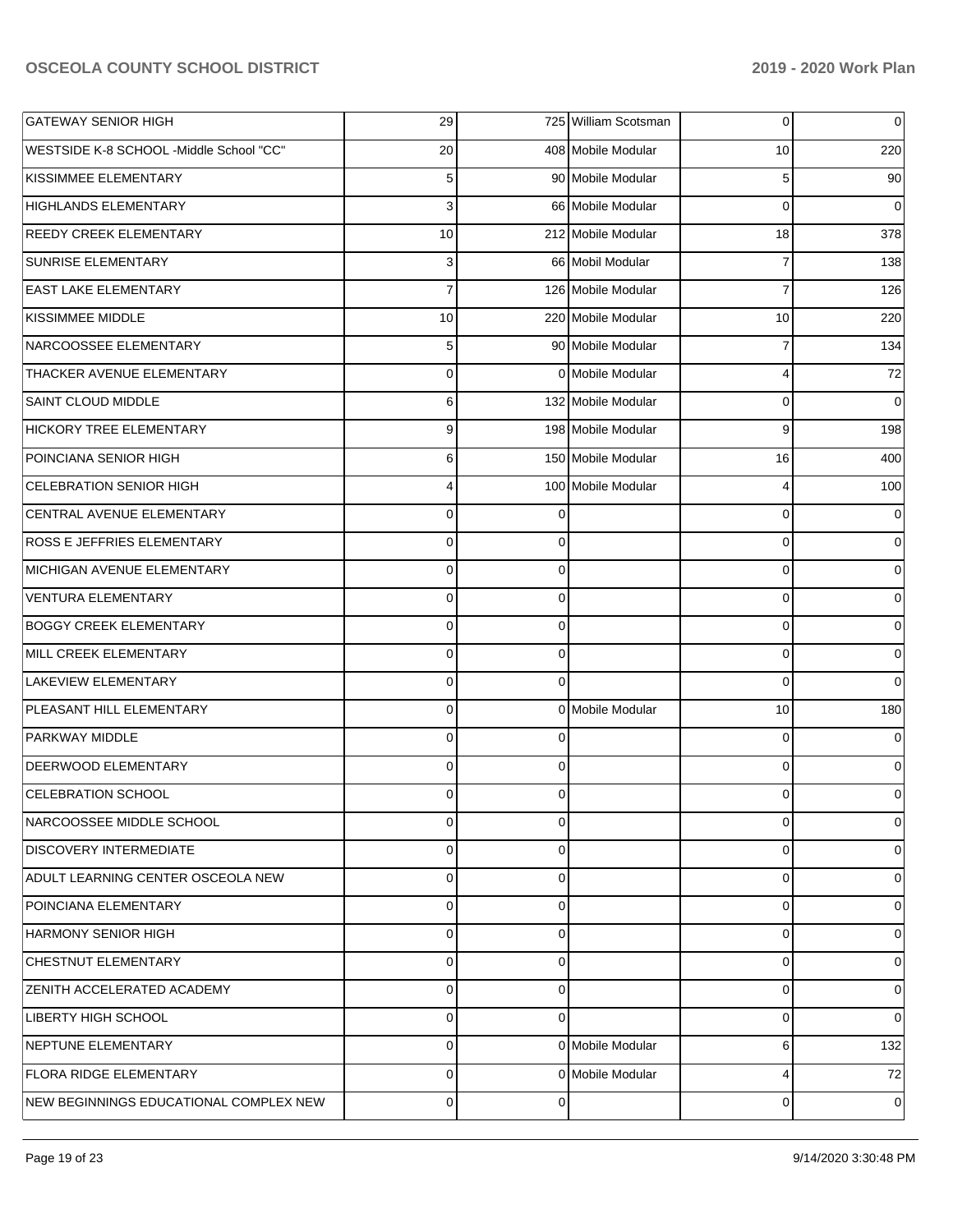| <b>KOA ELEMENTARY</b>    |     |       |      |       |
|--------------------------|-----|-------|------|-------|
| TOHOPEKALIGA HIGH SCHOOL |     |       |      |       |
| HARMONY MIDDLE SCHOOL    |     |       |      |       |
| <b>INEOCITY ACADEMY</b>  |     |       |      |       |
|                          | 203 | 4,567 | 1941 | 4,250 |

#### **Failed Standard Relocatable Tracking**

Relocatable units currently reported by school, from FISH, and the number of relocatable units identified as 'Failed Standards'.

Nothing reported for this section.

# **Planning**

#### **Class Size Reduction Planning**

**Plans approved by the school board that reduce the need for permanent student stations such as acceptable school capacity levels, redistricting, busing, year-round schools, charter schools, magnet schools, public-private partnerships, multitrack scheduling, grade level organization, block scheduling, or other alternatives.**

The School District is agressively pursuing public-private partnerships,such as Community Development Districts (CDD) and Educational Facilities Benefit Districts (EFBD) to partner in funding schools or academies. The School District has continued to be supportive of charter school proposals that are aligned with the School Board policies, requirements, and guidelines for curriculum and facilities. The District uses redistricting as a means to balance students to capacity at all schools as necessary.

#### **School Closure Planning**

**Plans for the closure of any school, including plans for disposition of the facility or usage of facility space, and anticipated revenues.** 

The School District of Osceola County, Florida has no plans at this time for closure of any facility.

# **Long Range Planning**

#### **Ten-Year Maintenance**

District projects and locations regarding the projected need for major renovation, repair, and maintenance projects within the district in years 6-10 beyond the projects plans detailed in the five years covered by the work plan.

| <b>Project</b>                                                                                                             | 2023 - 2024 / 2028 - 2029<br><b>Projected Cost</b> |
|----------------------------------------------------------------------------------------------------------------------------|----------------------------------------------------|
| Elementary School Maintenance and Repair of<br>Mechanical, Painting, Flooring, Roof, Compactor, and<br>Parking             | \$69,448,352                                       |
| Middle and Combonation School Maintenance and<br>Repair of Mechanical, Painting, Flooring, Roof,<br>Compactor, and Parking | \$170,950,368                                      |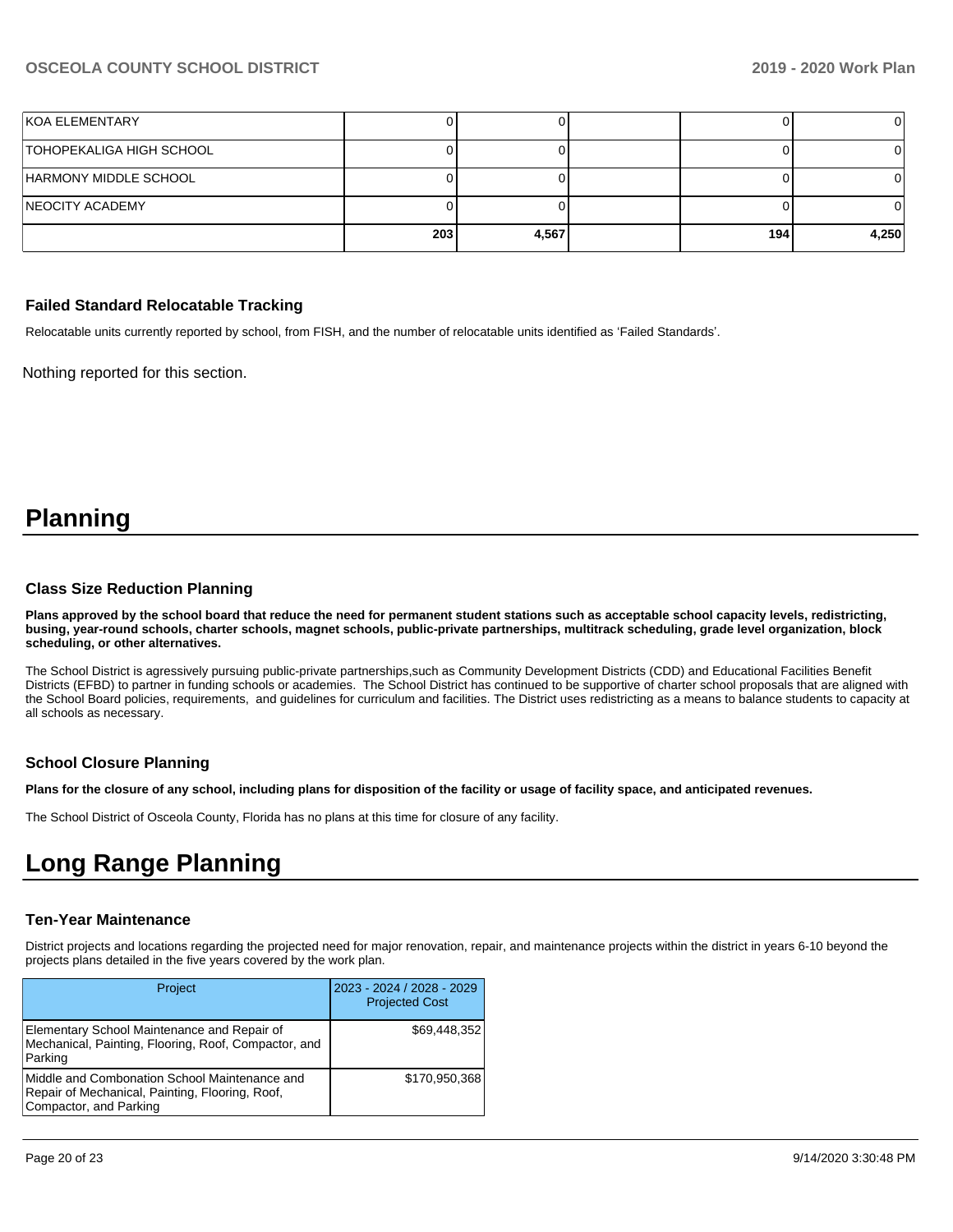| High School Maintenance and Repair of Mechanical,<br>Painting, Flooring, Roof, Compactor, and Parking             | \$54,963,743  |
|-------------------------------------------------------------------------------------------------------------------|---------------|
| All Other Facilities Maintenance and Repair of<br>Mechanical, Painting, Flooring, Roof, Compactor, and<br>Parking | \$2,923,957   |
|                                                                                                                   | \$298,286,420 |

#### **Ten-Year Capacity**

Schedule of capital outlay projects projected to ensure the availability of satisfactory student stations for the projected student enrollment in K-12 programs for the future 5 years beyond the 5-year district facilities work program.

| Project                      | Location, Community, Quadrant or other<br>general location | 2023 - 2024 / 2028 - 2029<br><b>Projected Cost</b> |
|------------------------------|------------------------------------------------------------|----------------------------------------------------|
| K-8 School "EE"              | St. Cloud - Center Lake                                    | \$42,779,358                                       |
| K-8 School "FF"              | Kissimmee - South                                          | \$43,100,000                                       |
| K-8 School "GG"              | Roan Bridge                                                | \$43,100,000                                       |
| <b>New Elementary School</b> | <b>Bella Tara</b>                                          | \$34,000,000                                       |
| K-8 School "HH"              | Tohoqua                                                    | \$45,500,000                                       |
| High School "AAA"            | Tohoqua                                                    | \$88,000,000                                       |
|                              |                                                            | \$296,479,358                                      |

#### **Ten-Year Planned Utilization**

Schedule of planned capital outlay projects identifying the standard grade groupings, capacities, and planned utilization rates of future educational facilities of the district for both permanent and relocatable facilities.

| Grade Level Projections         | <b>FISH</b><br><b>Student</b><br><b>Stations</b> | <b>Actual 2018 -</b><br><b>2019 FISH</b><br>Capacity | Actual<br>$2018 -$<br>2019<br><b>COFTE</b> | Actual 2018 - 2019<br><b>Utilization</b> | Actual 2019 - 2020 / 2028 - 2029 new<br>Student Capacity to be added/removed | Projected 2028<br>2029 COFTE | Projected 2028 -<br>2029 Utilization |
|---------------------------------|--------------------------------------------------|------------------------------------------------------|--------------------------------------------|------------------------------------------|------------------------------------------------------------------------------|------------------------------|--------------------------------------|
| Elementary - District<br>Totals | 24.764                                           | 24,764                                               | 19,550.86                                  | 78.95 %                                  | 9.119                                                                        | 27.020                       | 79.75 %                              |
| Middle - District Totals        | 18.765                                           | 16,883                                               | 14.728.71                                  | 87.24 %                                  | 3.250                                                                        | 12.521                       | 62.19%                               |
| High - District Totals          | 20.235                                           | 19.147                                               | 14.923.90                                  | 77.94 %                                  | 2.864                                                                        | 18.748                       | 85.18 %                              |
| Other - ESE, etc                | 7.691                                            | 1.894                                                | 2.862.47                                   | 151.11 %                                 |                                                                              |                              | 0.00 %                               |
|                                 | 71,455                                           | 62,688                                               | 52,065.94                                  | 83.06 %                                  | 15,233                                                                       | 58,289                       | 74.81 %                              |

**Combination schools are included with the middle schools for student stations, capacity, COFTE and utilization purposes because these facilities all have a 90% utilization factor. Use this space to explain or define the grade groupings for combination schools.**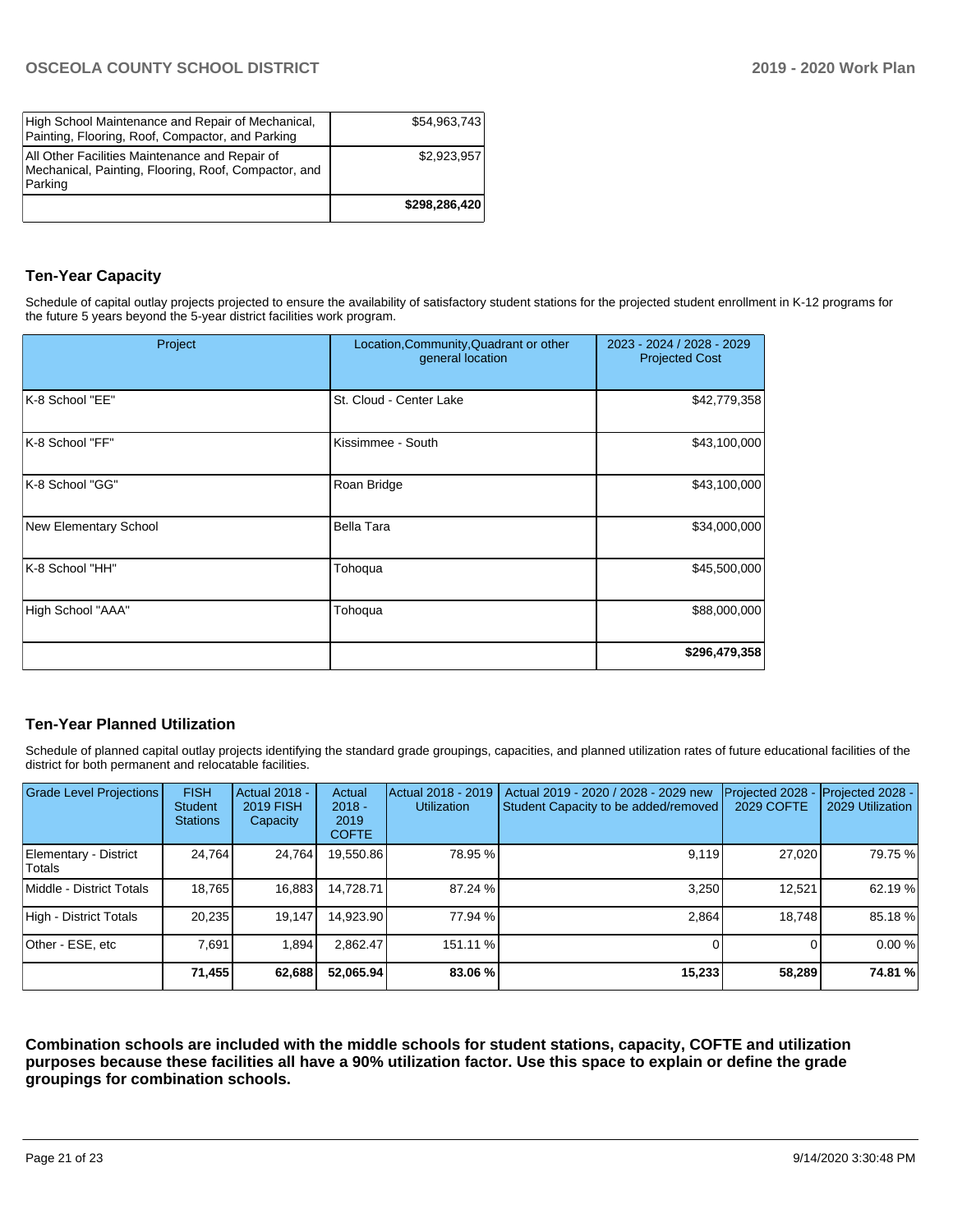Westside School is grades K-8 Celebration School is grades K-8 Osceola County School for the Arts is grades 6-12 New Beginnings is grades K-12 Zenith Accelerated Academy is grades 6-12

#### **Ten-Year Infrastructure Planning**

**Proposed Location of Planned New, Remodeled, or New Additions to Facilities in 06 thru 10 out years (Section 28).**

K-8 School "EE" may require utility connections, sidewalks, and possible driveway connections. K-8 School "FF" may require utility connections, sidewalks, and possible driveway connections. High School "AAA" may require utility connections, sidewalks, and possible driveway connections. K-8 School "GG" may require utility connections, sidewalks, and possible driveway connections. K-8 School "HH" may require utility connections, sidewalks, and possible driveway connections. Elementary School at Bella Terra may require utility connections, sidewalks, and possible driveway connections.

#### Plans for closure of any school, including plans for disposition of the facility or usage of facility space, and anticipated revenues in the 06 thru 10 out **years (Section 29).**

The School District of Osceola County, Florida has no plans at this time for closure of any facility.

#### **Twenty-Year Maintenance**

District projects and locations regarding the projected need for major renovation, repair, and maintenance projects within the district in years 11-20 beyond the projects plans detailed in the five years covered by the work plan.

| Project                                                                                                                    | 2028 - 2029 / 2038 - 2039 Projected Cost |
|----------------------------------------------------------------------------------------------------------------------------|------------------------------------------|
| Elementary School Maintenance and Repair of<br>Mechanical, Painting, Flooring, Roof, Compactor, and<br>Parking             | \$23,239,267                             |
| Middle and Combonation School Maintenance and<br>Repair of Mechanical, Painting, Flooring, Roof,<br>Compactor, and Parking | \$20,742,820                             |
| High School Maintenance and Repair of Mechanical,<br>Painting, Flooring, Roof, Compactor, and Parking                      | \$17.105.582                             |
| All Other Faciliteis Maintenance and Repair of<br>Mechanical, Painting, Flooring, Roof, Compactor, and<br>Parking          | \$6,011,961                              |
|                                                                                                                            | \$67,099,630                             |

#### **Twenty-Year Capacity**

Schedule of capital outlay projects projected to ensure the availability of satisfactory student stations for the projected student enrollment in K-12 programs for the future 11-20 years beyond the 5-year district facilities work program.

Nothing reported for this section.